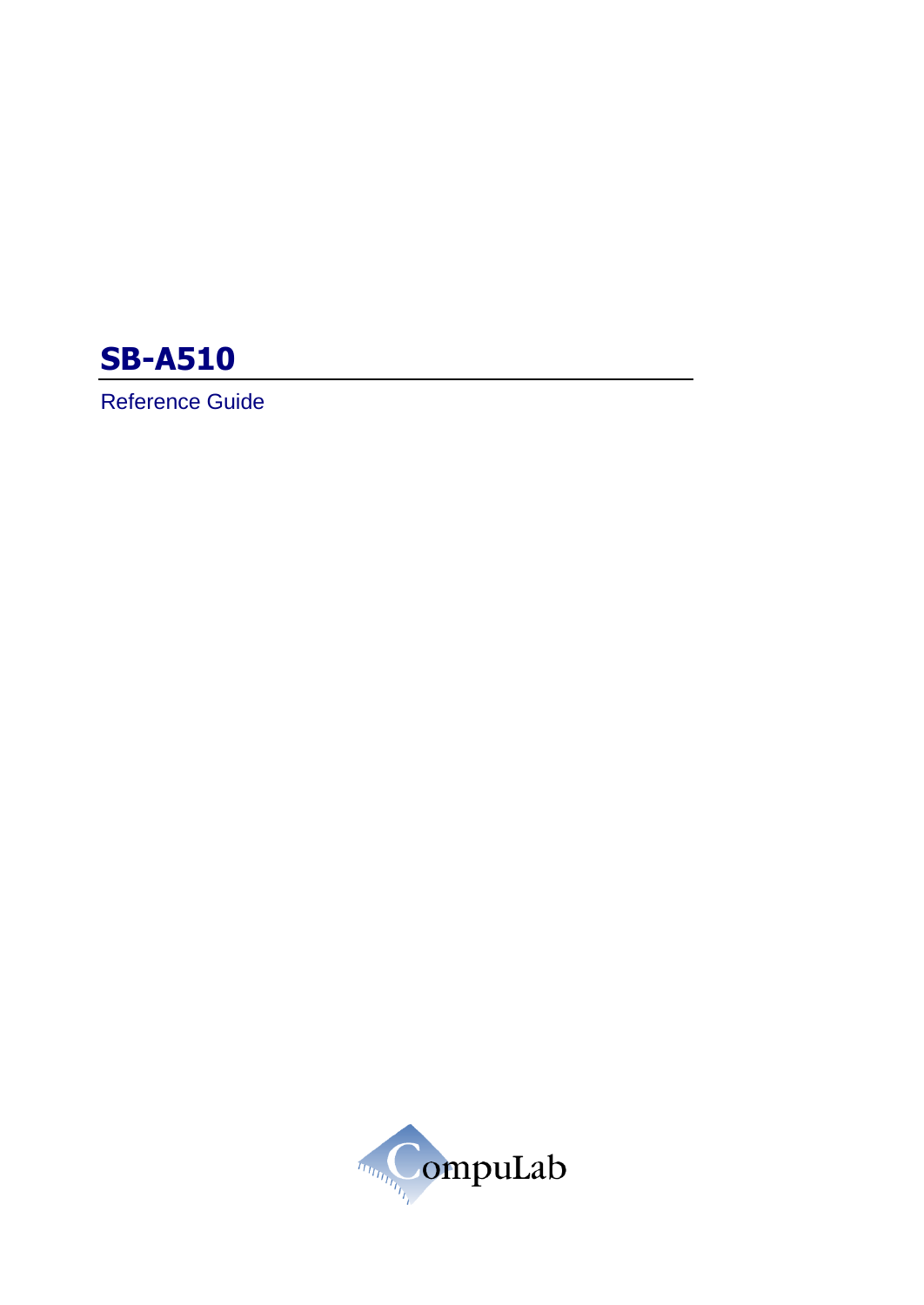#### © 2010 CompuLab

All Rights Reserved. No part of this document may be photocopied, reproduced, stored in a retrieval system, or transmitted, in any form or by any means whether, electronic, mechanical, or otherwise without the prior written permission of CompuLab.

No warranty of accuracy is given concerning the contents of the information contained in this publication. To the extent permitted by law no liability (including liability to any person by reason of negligence) will be accepted by CompuLab, its subsidiaries or employees for any direct or indirect loss or damage caused by omissions from or inaccuracies in this document.

CompuLab reserves the right to change details in this publication without notice.

Product and company names herein may be the trademarks of their respective owners.

CompuLab P.O. Box 66 Nesher 36770 ISRAEL Tel: +972 (4) 8290100 http://www.compulab.co.il Fax: +972 (4) 8325251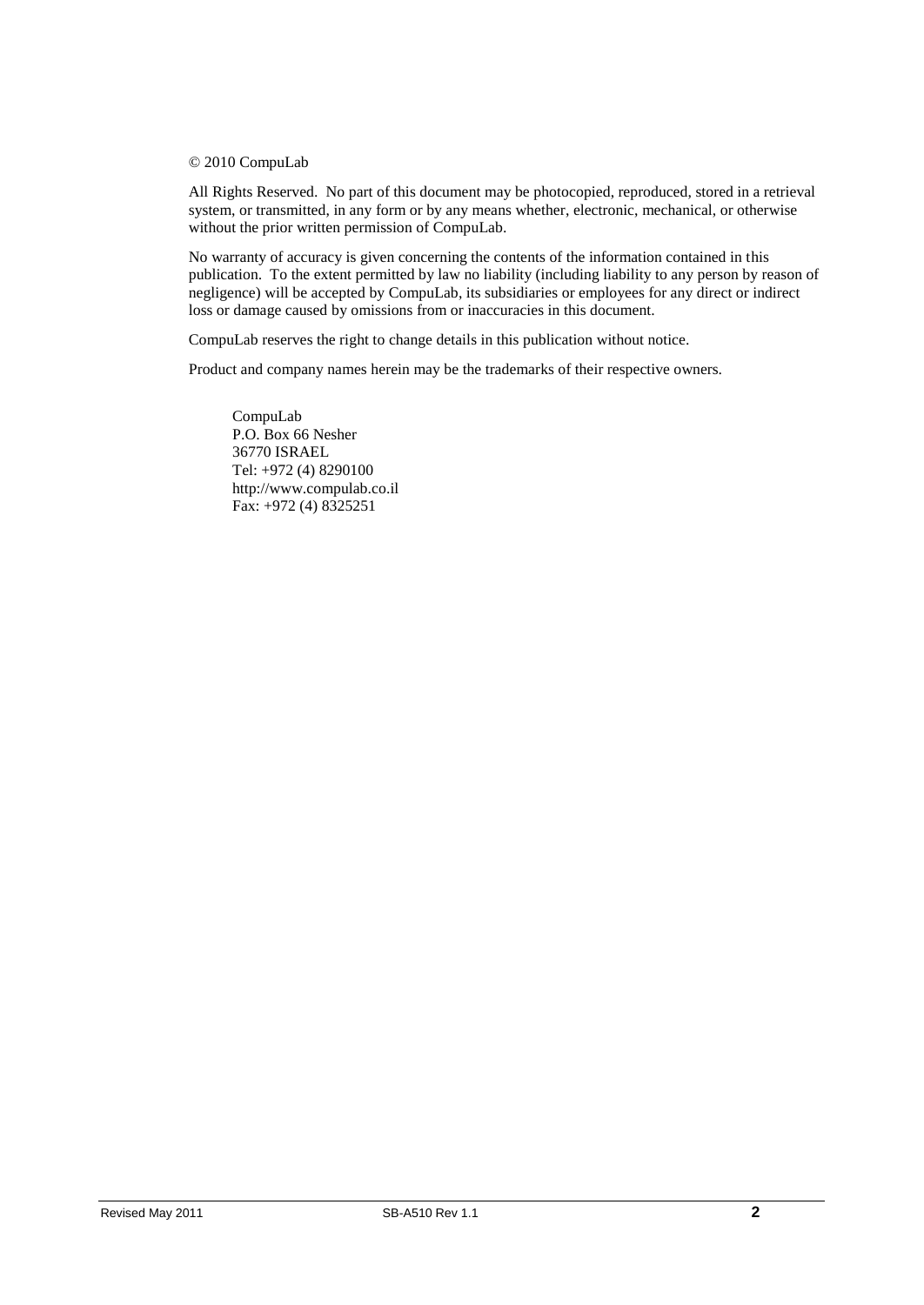

# **Table of Contents**

| $\mathbf{1}$            |      |  |
|-------------------------|------|--|
|                         | 1.1  |  |
|                         | 1.2  |  |
| $\overline{2}$          |      |  |
|                         | 2.1  |  |
|                         | 2.2  |  |
|                         | 2.3  |  |
| $\mathbf{3}$            |      |  |
|                         | 3.1  |  |
|                         | 3.2  |  |
|                         | 3.3  |  |
|                         | 3.4  |  |
|                         | 3.5  |  |
| $\overline{\mathbf{4}}$ |      |  |
|                         | 4.1  |  |
|                         | 4.2  |  |
|                         | 4.3  |  |
|                         | 4.4  |  |
|                         | 4.5  |  |
|                         | 4.6  |  |
|                         | 4.7  |  |
|                         | 4.8  |  |
|                         | 4.9  |  |
|                         | 4.10 |  |
|                         | 4.11 |  |
|                         | 4.12 |  |
|                         | 4.13 |  |
|                         | 4.14 |  |
|                         | 4.15 |  |
|                         | 4.16 |  |
|                         | 4.17 |  |
|                         | 4.18 |  |
|                         | 4.19 |  |
|                         | 4.20 |  |
|                         | 4.21 |  |
|                         | 4.22 |  |
|                         | 4.23 |  |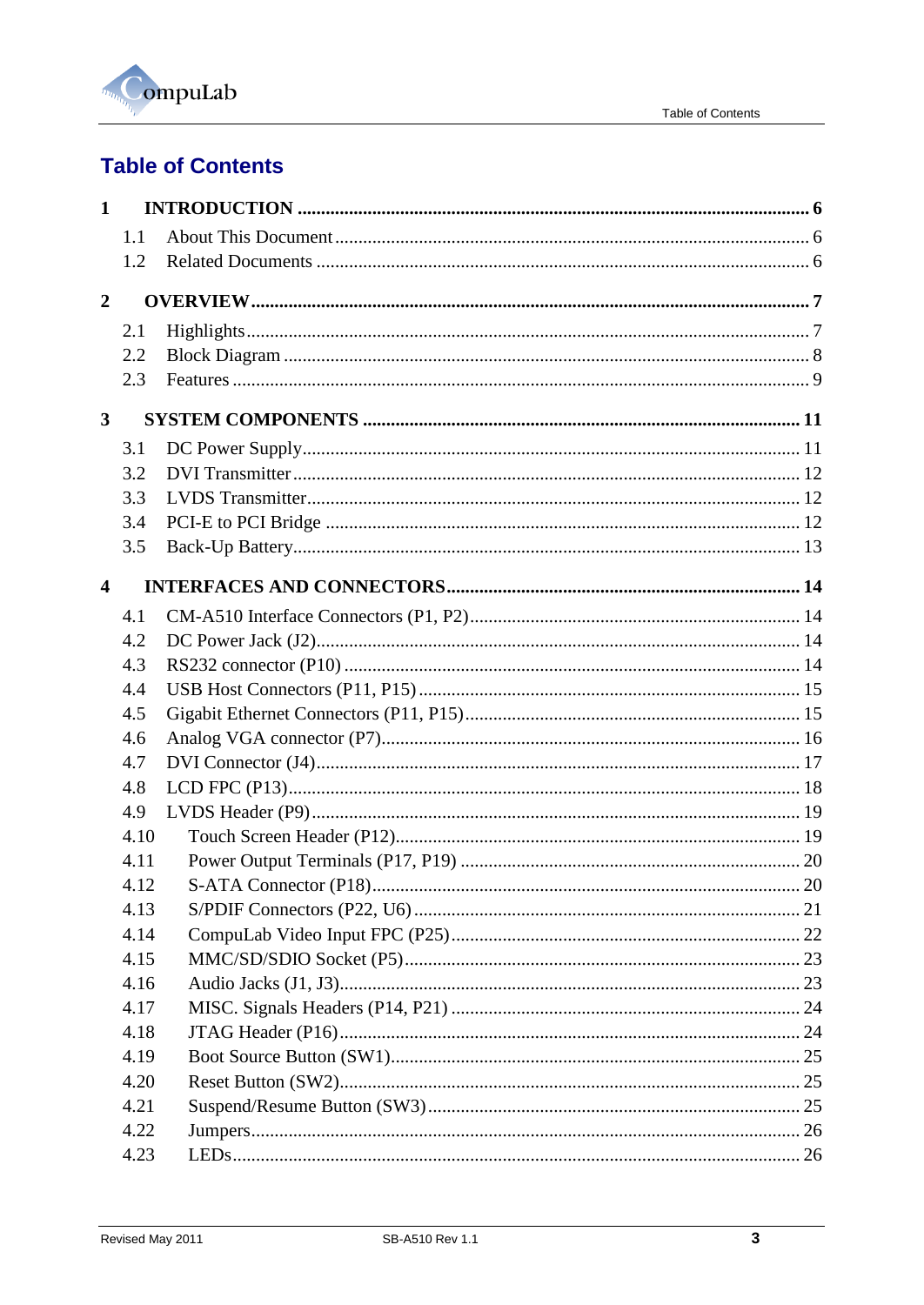

| 6 |    |  |  |
|---|----|--|--|
|   |    |  |  |
|   |    |  |  |
|   | 63 |  |  |
|   |    |  |  |
|   |    |  |  |
| 7 |    |  |  |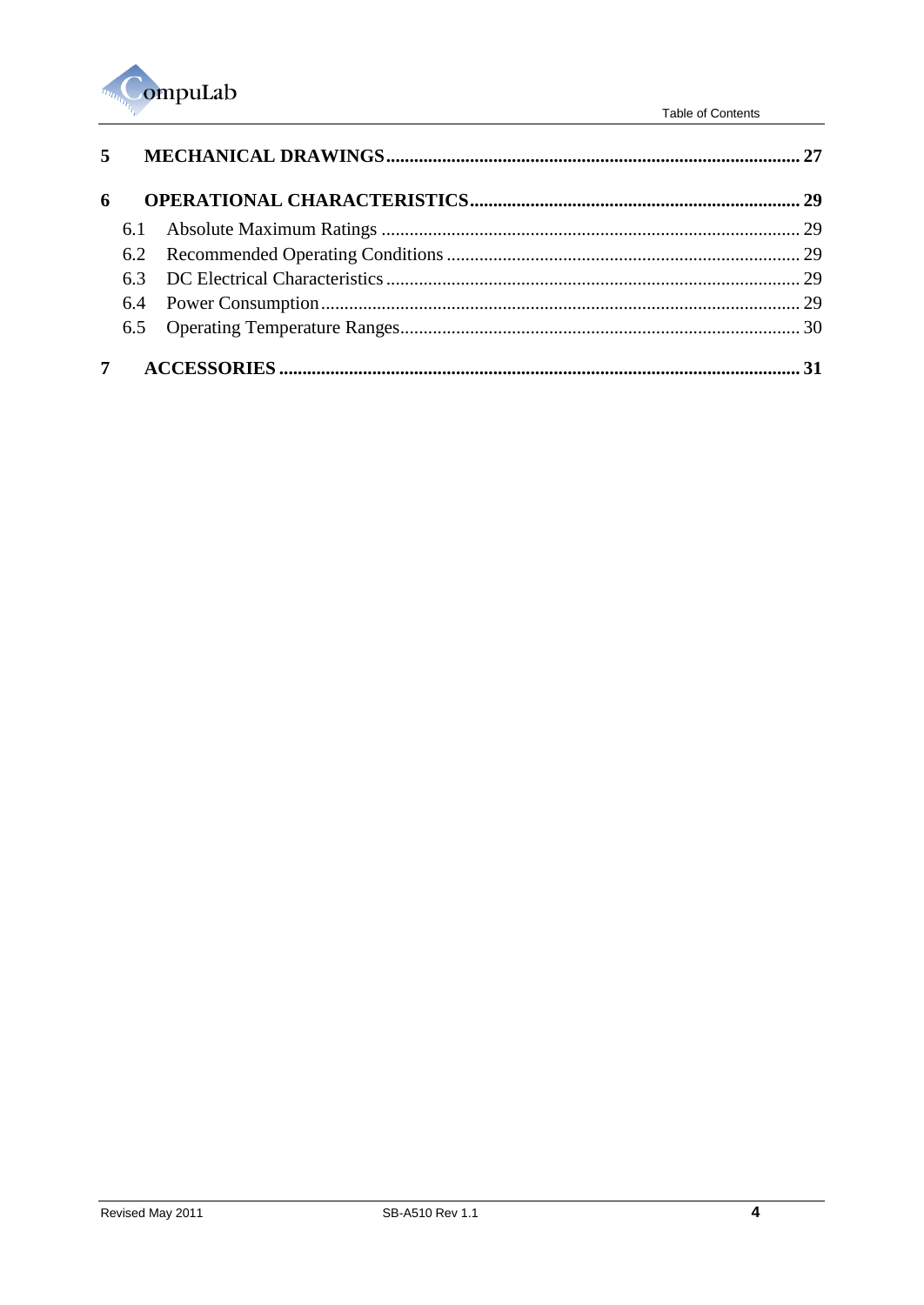| Date          | <b>Description</b>                          |  |
|---------------|---------------------------------------------|--|
| November 2010 | First release                               |  |
| May 2011      | Fixed table 4, Jumper E8 description fixed. |  |

### **Table 1 Document Revision Notes**

Please check for a newer revision of this manual at CompuLab's web site – <http://www.compulab.co.il/>. Compare the revision notes of the updated manual from the web site to those of the printed or electronic version you have.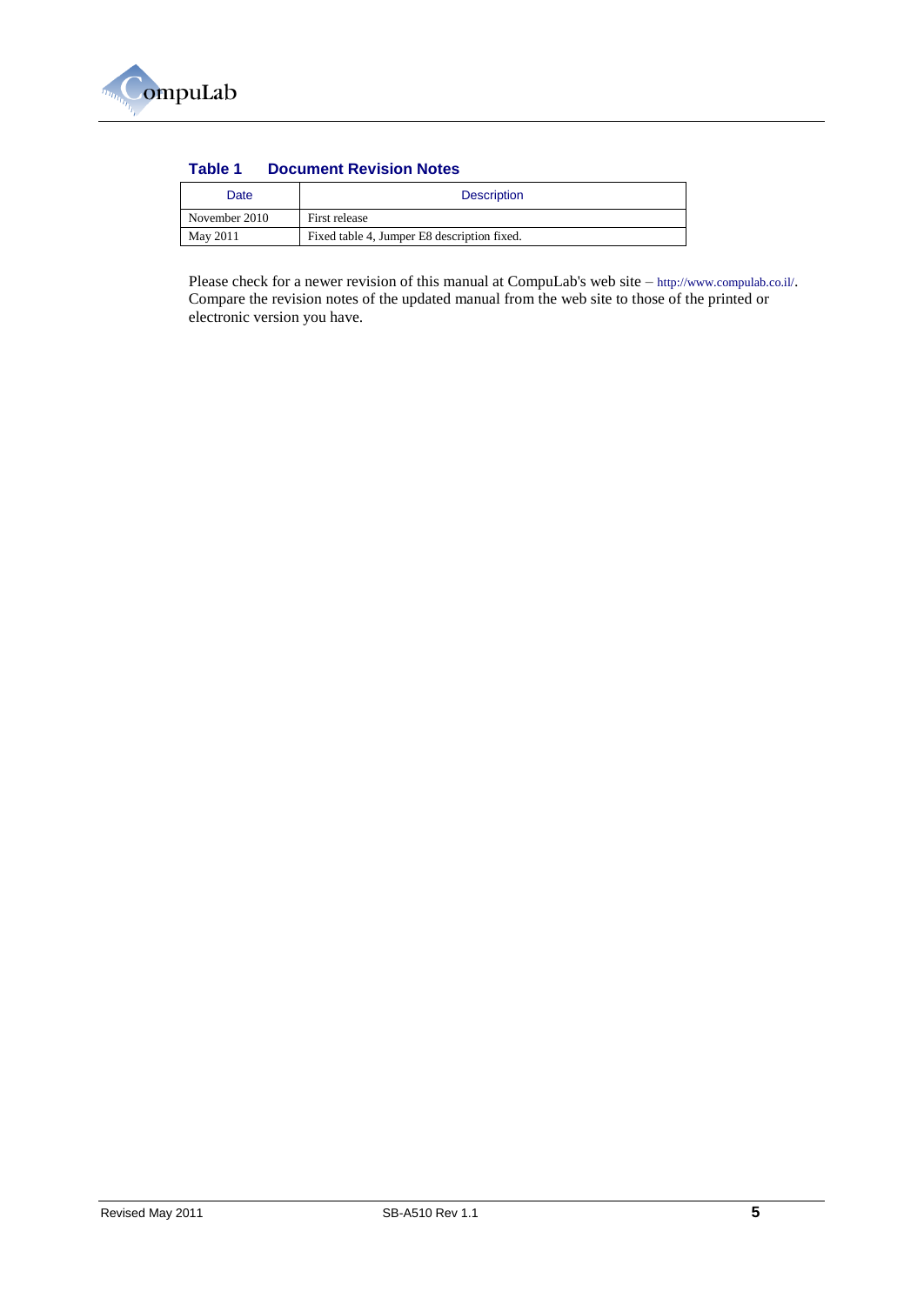

# <span id="page-5-0"></span>**1 INTRODUCTION**

## <span id="page-5-1"></span>**1.1 About This Document**

This document is part of a set of reference documents providing information necessary to operate and program CompuLab's SBC-A510.

## <span id="page-5-3"></span><span id="page-5-2"></span>**1.2 Related Documents**

For additional information not covered in this manual, please refer to the documents listed in [Table 2.](#page-5-3)

### **Table 2 Related Documents**

| Document                                   | Location                   |
|--------------------------------------------|----------------------------|
| <b>CM-A510 Product Developer Resources</b> | http://www.compulab.co.il/ |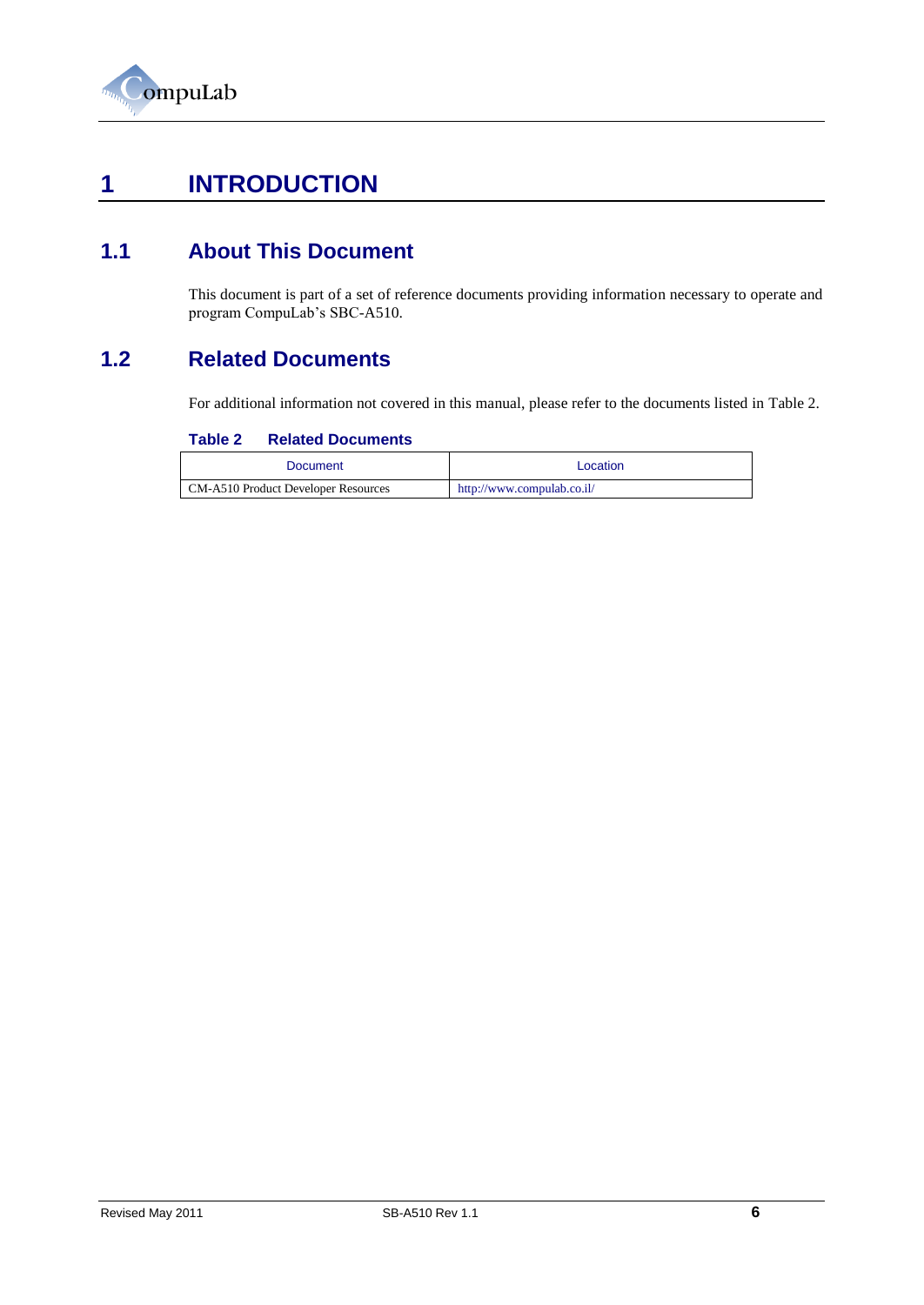

# <span id="page-6-0"></span>**2 OVERVIEW**

# <span id="page-6-1"></span>**2.1 Highlights**

| • Single board computer implemented<br>by the combination of a CM-A510<br>module and a SB-A510 baseboard.<br>Micro-ATX form factor.<br>· Marvell Armada 510 SoC @1000MHz<br>$\bullet$ 1GB DDR3<br>• 512MB NAND flash<br>• VMeta video decode sub-system<br>@500MHz with H.264, MPEG-4 and<br>MPEG-2 support<br>• Integrated GPU with 2D/3D graphics<br>acceleration and OpenGL-ES support<br>• WLAN / WiFi 802.11b/g/n interface<br>• 1920 x 1080 graphics controller with<br>interfaces for LVDS, RGB, DVI and<br>VGA monitors<br>• 2 x 1000 BaseT Ethernet ports<br>• SATA hard-drive interface<br>• 4 x USB2 high-speed host ports<br>• PCI Express and PCI extension<br>interfaces<br>• MMC / SD / SDIO socket<br>• Sound codec with stereo output, line<br>input and S/PDIF output support<br>• Touch-screen interface<br>• Serial ports, GPIO's<br>• 7V - 17V DC power supply, 3 - 8 watt<br>• RTC with lithium back-up battery | The SBC-A510 is a micro-ATX compliant,<br>single board computer. It is implemented<br>with a CM-A510 module providing most of<br>the functions, and a SB-A510 carrier board<br>providing standard connectors and<br>additional peripherals. The rich feature set<br>of the SBC-A510 is customizable according<br>to the price / performance targets of the<br>user's application.<br>The SBC-A510 features expansion<br>connectors, opening it to a wide range of<br>standard peripheral cards. Its wide input<br>range switched power supply is compatible<br>with the requirements of telecom and<br>automotive applications. |
|---------------------------------------------------------------------------------------------------------------------------------------------------------------------------------------------------------------------------------------------------------------------------------------------------------------------------------------------------------------------------------------------------------------------------------------------------------------------------------------------------------------------------------------------------------------------------------------------------------------------------------------------------------------------------------------------------------------------------------------------------------------------------------------------------------------------------------------------------------------------------------------------------------------------------------------|---------------------------------------------------------------------------------------------------------------------------------------------------------------------------------------------------------------------------------------------------------------------------------------------------------------------------------------------------------------------------------------------------------------------------------------------------------------------------------------------------------------------------------------------------------------------------------------------------------------------------------|
|---------------------------------------------------------------------------------------------------------------------------------------------------------------------------------------------------------------------------------------------------------------------------------------------------------------------------------------------------------------------------------------------------------------------------------------------------------------------------------------------------------------------------------------------------------------------------------------------------------------------------------------------------------------------------------------------------------------------------------------------------------------------------------------------------------------------------------------------------------------------------------------------------------------------------------------|---------------------------------------------------------------------------------------------------------------------------------------------------------------------------------------------------------------------------------------------------------------------------------------------------------------------------------------------------------------------------------------------------------------------------------------------------------------------------------------------------------------------------------------------------------------------------------------------------------------------------------|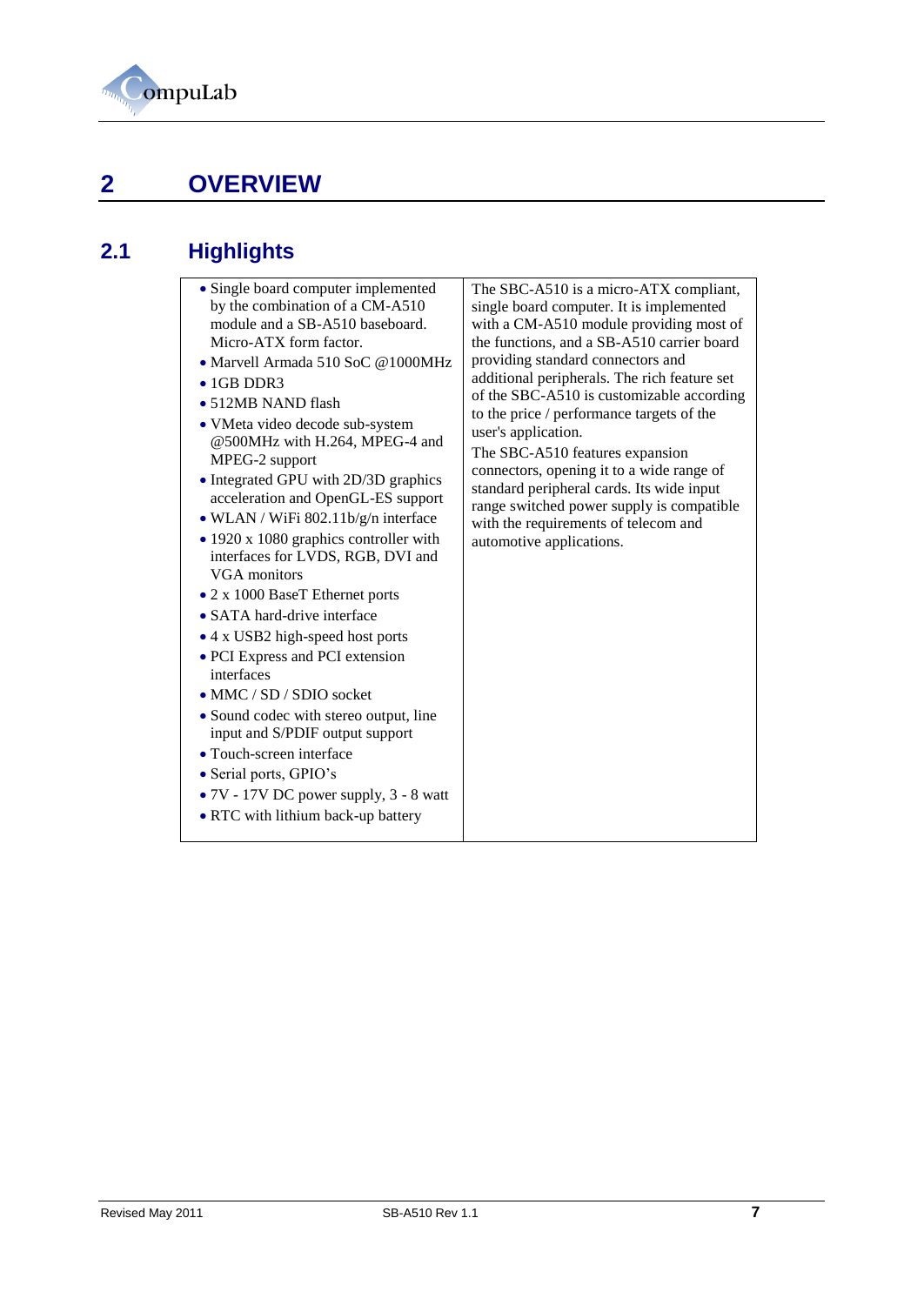

# <span id="page-7-0"></span>**2.2 Block Diagram**

### **Figure 1 SB-A510 Block Diagram**

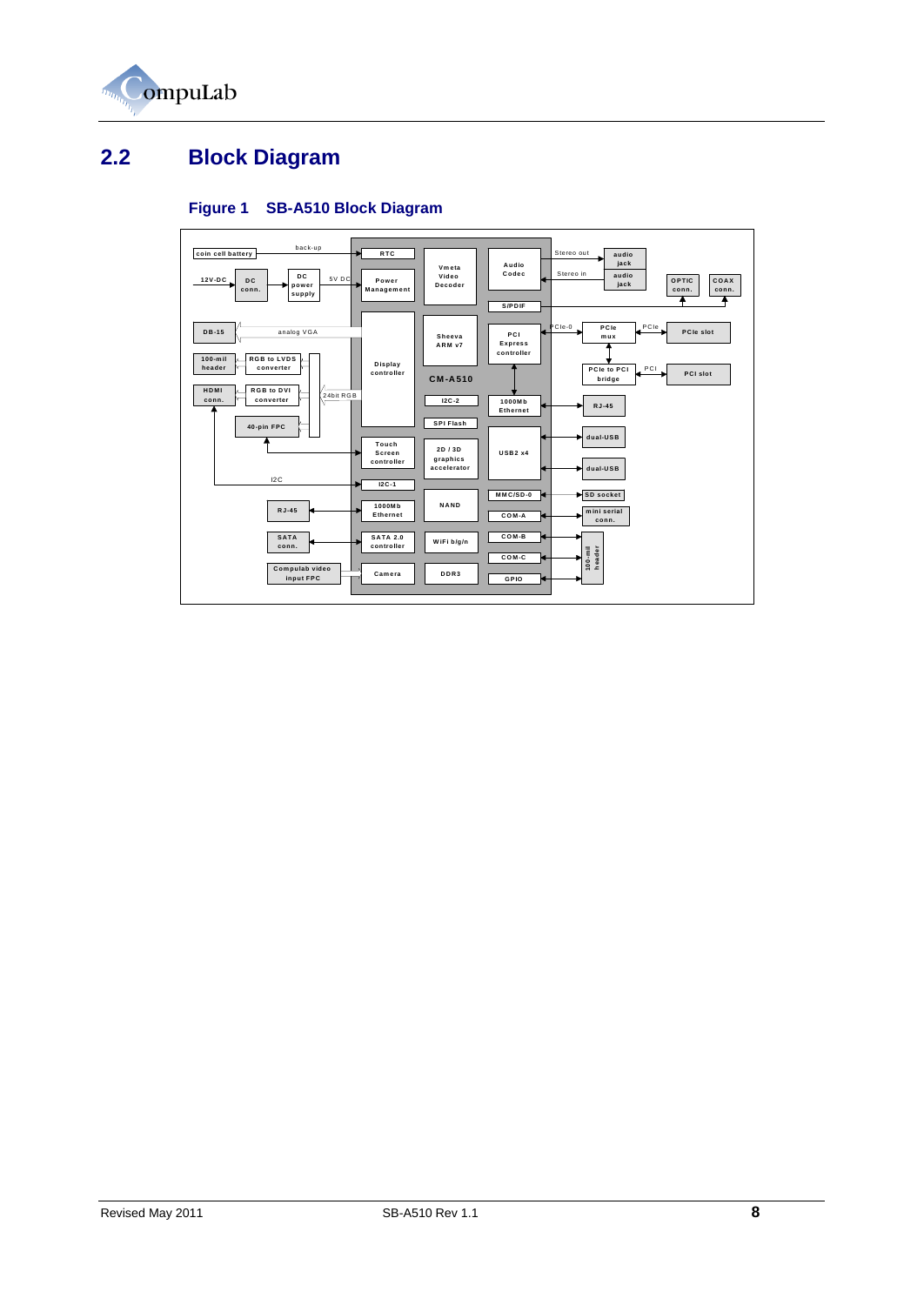

## <span id="page-8-0"></span>**2.3 Features**

SB-A510 does not have assembly options. The "CM Option" column specifies the P/N code of CM-A510 required to have the particular feature.

"+" means that the feature is always available, regardless of P/N code.

| Feature                                                                        | <b>Specifications</b>                                                                 |                   |
|--------------------------------------------------------------------------------|---------------------------------------------------------------------------------------|-------------------|
| <b>CPU</b>                                                                     |                                                                                       |                   |
| <b>SDRAM</b>                                                                   |                                                                                       |                   |
| <b>Flash Disk</b>                                                              | See Feature List of the relevant CoM                                                  |                   |
| $2D / 3D$ graphics                                                             |                                                                                       |                   |
| Video acceleration                                                             |                                                                                       |                   |
| COM-A                                                                          | Partial modem controls, RS-232, ultra mini serial conn.                               | $\qquad \qquad +$ |
| $COM-B$                                                                        | Rx/Tx only, 3.3V levels, 100-mil header                                               | $+$               |
| COM-C                                                                          | Partial modem controls, 3.3V levels, 100-mil header                                   | $+$               |
|                                                                                | One or two CM-A510 1000 BaseT Ethernet ports.                                         |                   |
| Gigabit Ethernet                                                               | RJ-45 connectors and activity LED's.                                                  | Ex                |
| Hard disk                                                                      | SATA-II interface, standard SATA connector                                            | $+$               |
| LCD Panel                                                                      | TFT panel support. 40-pos FPC connector for direct interface to<br>certain TFT panels | $+$               |
| <b>VGA</b>                                                                     | Analog VGA interface. DB-15 connector                                                 | $+$               |
| <b>DVI</b>                                                                     | DVI monitor support, HDMI connector                                                   | $^{+}$            |
| <b>LVDS</b>                                                                    | 4 pair LVDS panel interface, 100-mil header                                           | $+$               |
|                                                                                | Two USB 2.0 host ports, 480 Mbps, type-A connectors                                   | U <sub>2</sub>    |
| $\text{USB } 2.0 \text{ host}$                                                 | Additional two USB 2.0 high speed port, 480 Mbps, type-A<br>connectors                | U4                |
| <b>PCI</b> Express                                                             | Mini PCI Express x1 slot                                                              | $^{+}$            |
|                                                                                | Single PCI slot, configurable 3.3V or 5V voltage level                                |                   |
| PCI                                                                            | Note: only one extension slot is functional at a time: PCI or PCI<br><b>Express</b>   | $^{+}$            |
| WiFi                                                                           | WiFi interface, including on-board antenna connector, provided on<br>$CM-4510$        | W                 |
| MMC / SD / SDIO                                                                | MMC / SD / SDIO support (including SDHC up to 32GB).<br>Standard full-size SD socket. | $+$               |
| Camera                                                                         | Direct camera sensor support. 40-pos FPC connector.                                   | $+$               |
| <b>GPIO</b>                                                                    | 12 lines, 100-mil header.                                                             | $^{+}$            |
| <b>Touch Panel</b>                                                             | TSC2046 touch-screen controller. Interface to LCD panel.                              | L                 |
| Sound I/O<br>I2S compliant audio codec, line input and speakers (stereo) jacks |                                                                                       | A                 |
| <b>RTC Battery</b>                                                             | Real time clock on CM-A510, supplied by back-up lithium battery<br>on $SB-AS10$       | $^+$              |

### **Table 3 SB-A510 Features**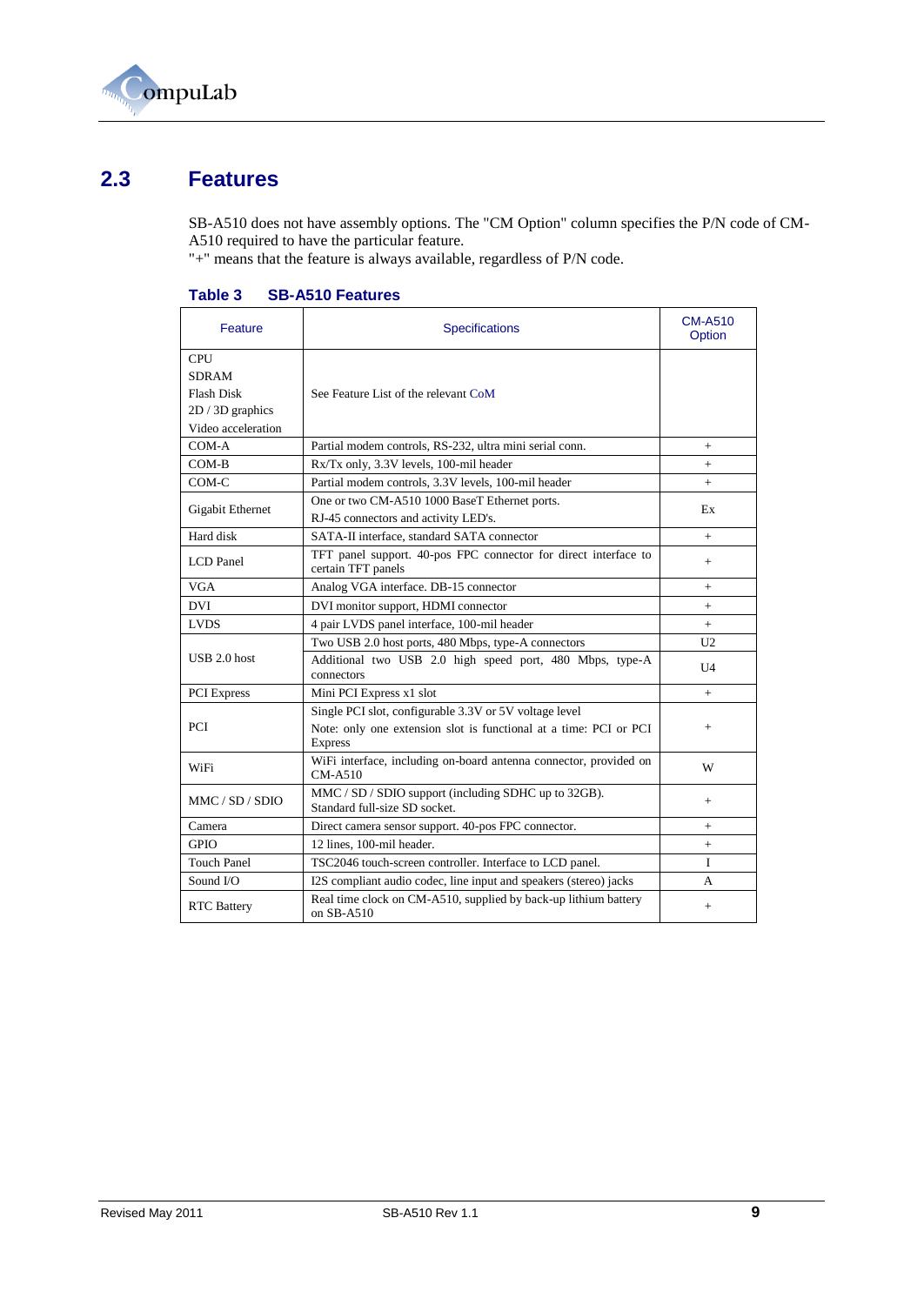

| Supply Voltage                  | High efficiency switched power supply.                                  |  |  |  |
|---------------------------------|-------------------------------------------------------------------------|--|--|--|
|                                 | Unregulated 7.5 to 17 volt input                                        |  |  |  |
| Power consumption               | 3W to 8W in full activity, depending on CPU speed and selected features |  |  |  |
| <b>Dimensions</b>               | $170$ mm (L) x $170$ mm (W) x $35$ mm (H)                               |  |  |  |
| Weight                          | $200$ gram                                                              |  |  |  |
|                                 | Commercial: 0o to 70o C                                                 |  |  |  |
| Operation temperature<br>(case) | Extended:<br>$-20$ o to $70$ o C                                        |  |  |  |
|                                 | Industrial:<br>$-40$ o to 850 C                                         |  |  |  |
| Storage temperature             | -40 $\sigma$ to 85 $\sigma$ C                                           |  |  |  |
| Relative humidity               | 10% to 90% (operation)                                                  |  |  |  |
|                                 | 05% to 95% (storage)                                                    |  |  |  |
| <b>Shock</b>                    | $50G / 20$ ms                                                           |  |  |  |
| Vibration                       | $20G / 0 - 600 Hz$                                                      |  |  |  |
| <b>MTBF</b>                     | $>100,000$ hours                                                        |  |  |  |

### **Table 4 Electrical, Mechanical and Environmental Specifications**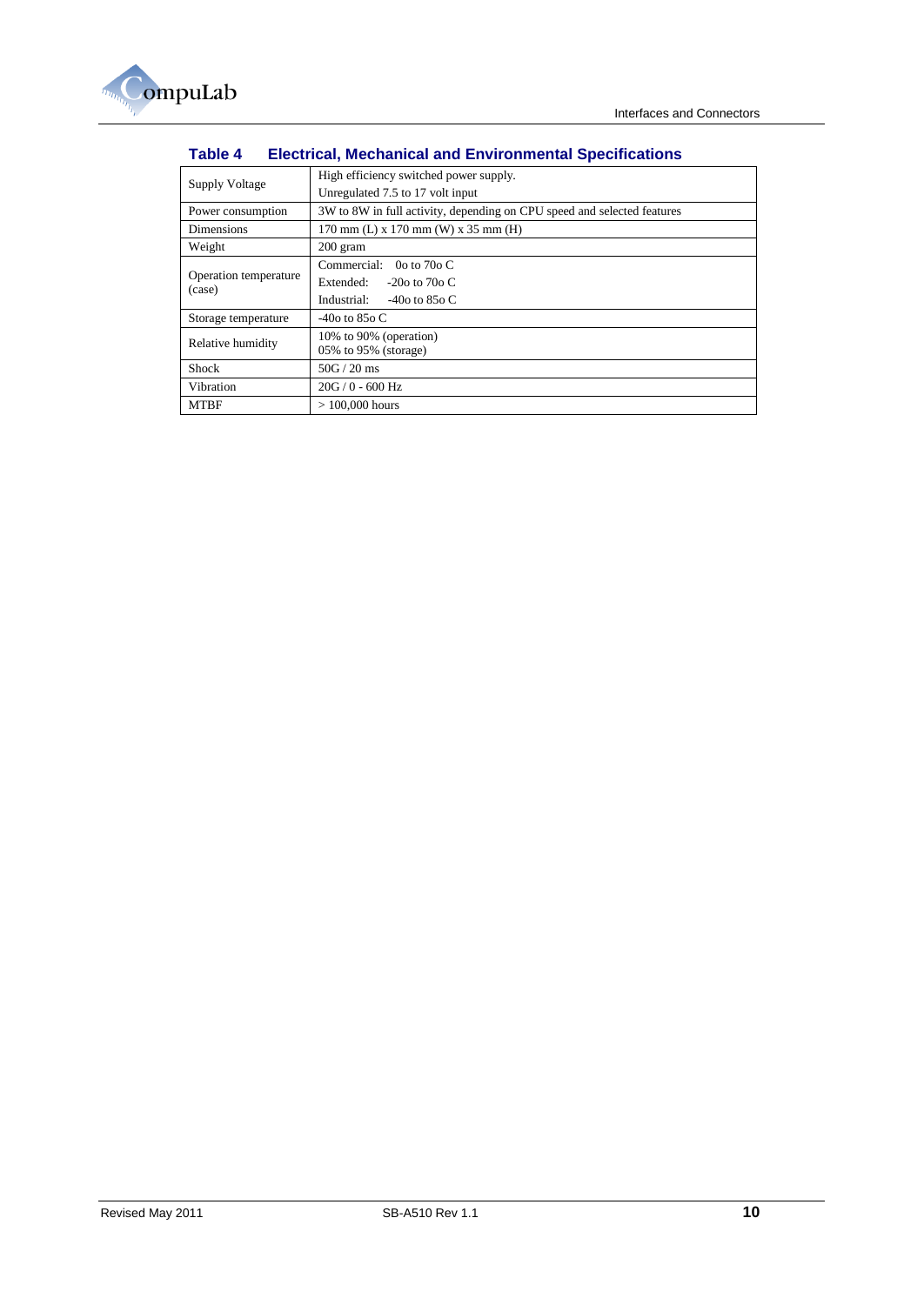

# <span id="page-10-0"></span>**3 SYSTEM COMPONENTS**

## <span id="page-10-1"></span>**3.1 DC Power Supply**

All SB-A510 power rails are generated from a 12V DC input (connector J2).

SB-A510 supports two power states:

- Full power mode all SB-A510 power rails are enabled.
- Low power mode only power rails required for sleep-mode support are enabled. All other voltage rails are disabled (gated).

SB-A510 power state is controlled by the CM-A510 "STBY\_PWRDWN" signal, available on pin 37 of connector P1.

#### **Table 5 Power mode selector signal table**

| <b>STBY PWRDWN</b> | SB-A510 power mode |
|--------------------|--------------------|
| High               | Full power mode    |
| Low.               | Low power mode     |

The figure below describes the SB-A510 power scheme.

#### **Figure 2 SB-A510 Power Scheme**



The "5VSBY" power rail supplies the CM-A510 module and certain SB-A510 peripherals. Other power rails are used only for SB-A510 peripherals.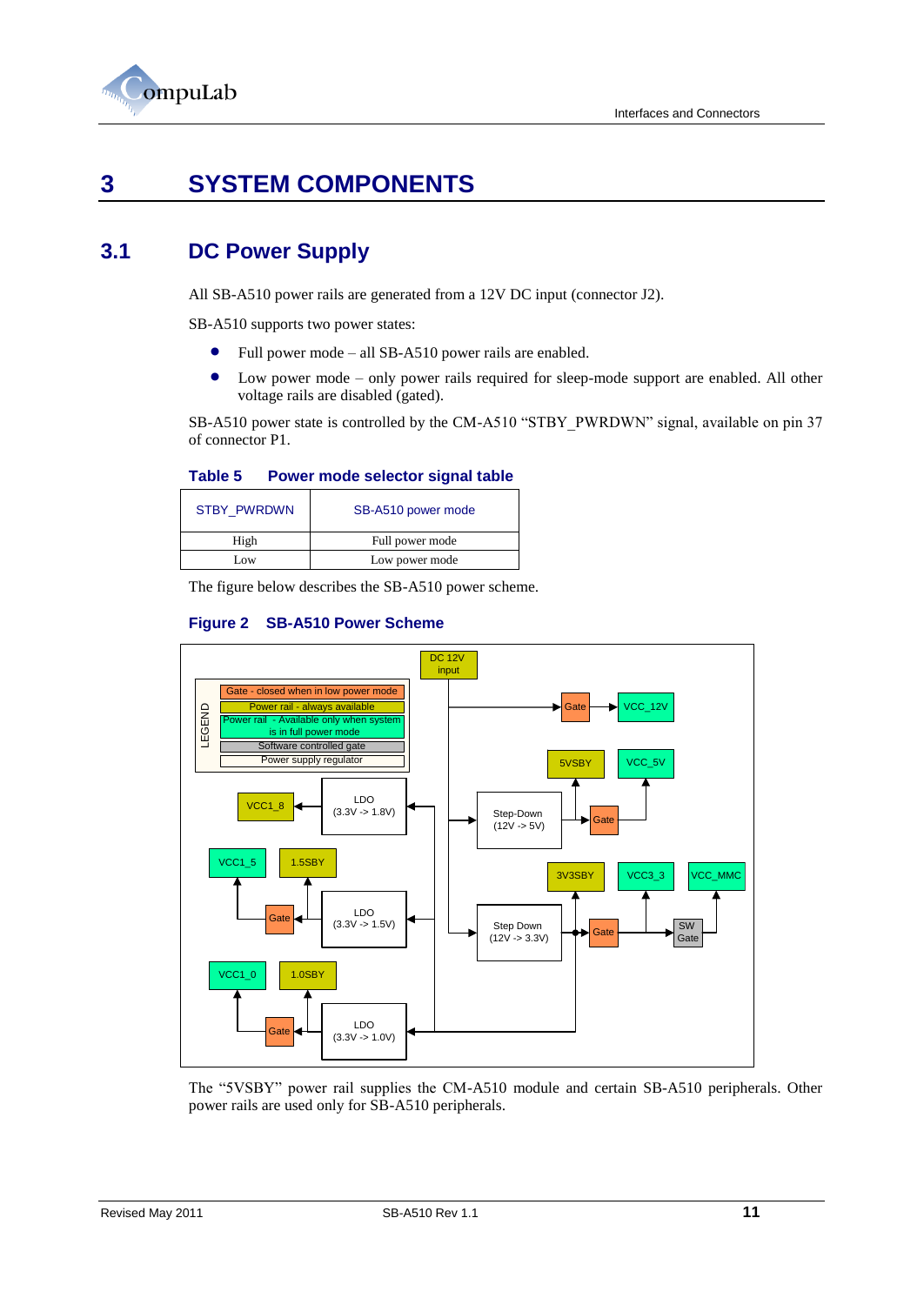

## <span id="page-11-0"></span>**3.2 DVI Transmitter**

The SB-A510 is equipped with a DVI Transmitter that is based on the TFP410/SIL164 IC. DVI output signals are routed to the onboard HDMI Connector (J4). The DVI Transmitter is connected to the 24bit RGB interface of the CM-A510.

TFP410/SIL164 is fully DVI 1.0 compliant. The DVI Transmitter on the SB-A510 is configured for rising edge data sampling, single ended pixel clock and standard 3.3V CMOS input signal levels. The transmitter can be shut down by software (GPIO03 on I2C GPIO extender IC) and can also inform the system (through GPIO02 on I2C GPIO extender IC) whether a monitor is connected to the transmitter output.

In order to use the DVI interface, the CM-A510 display system has to be configured properly for RGB888 operation mode.

## <span id="page-11-1"></span>**3.3 LVDS Transmitter**

The SB-A510 is equipped with an LVDS Transmitter that is based on the DS90C365A IC. LVDS output signals are routed to a 100mil header (P20). The LVDS Transmitter is connected to the display interface of the CM-A510.

The DS90C365A is a National Semiconductor +3.3V Programmable 18-bit Flat Panel Display link-87.5MHz LVDS Transmitter. The transmitter is fully compatible with the TIA/EIA-644 LVDS standard and supports VGA, SVGA and XGA display modes.

The LVDS Transmitter is configured for rising edge data sampling. GPIO04 on the I2C GPIO extender, can be used to put the transmitter into shutdown mode.

In order to use the LVDS interface, the CM-A510 display system has to be configured properly for RGB888 operation mode.

## <span id="page-11-2"></span>**3.4 PCI-E to PCI Bridge**

SB-A510 PCI interface is implemented with a Pericom PI7C9X111 IC connected to the CM-A510 PCI-E link. The interface supports the following features:

- Compliant with PCI Local Bus Specification, Revision 3.0
- Compliant with PCI-to-PCI Bridge Architecture Specification, Revision 1.2
- Compliant with PCI Bus PM Interface Specification, Revision 1.1
- Transparent mode support
- Compliant with Advanced Configuration and Power Interface Specification (ACPI), Revision 2.0b

**NOTE: In order to use the PCI interface, PI7C9X111 and PCI-E link must be set to the correct operating mode with jumpers E2, E3, and E4. Please refer to chapter [4.22](#page-25-0) for additional details.**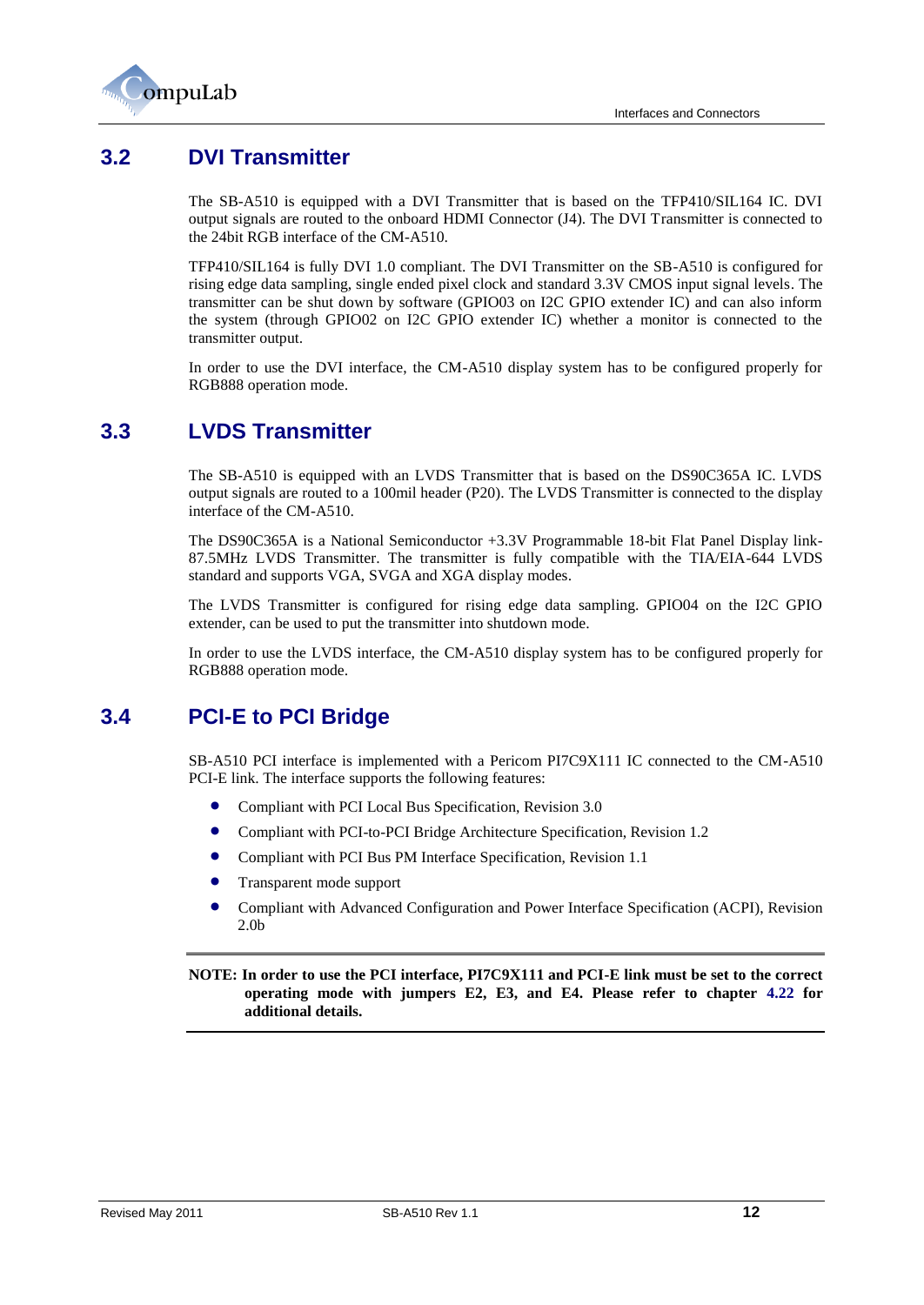

# <span id="page-12-0"></span>**3.5 Back-Up Battery**

SB-A510 is supplied with a 3V 200mAh Lithium Dioxide coin cell, which powers the CM-A510 RTC whenever the main power supply is not present.

**NOTE: The E5 jumper must be installed for RTC back-up support. Please refer to chapter [4.22](#page-25-0) for additional details.**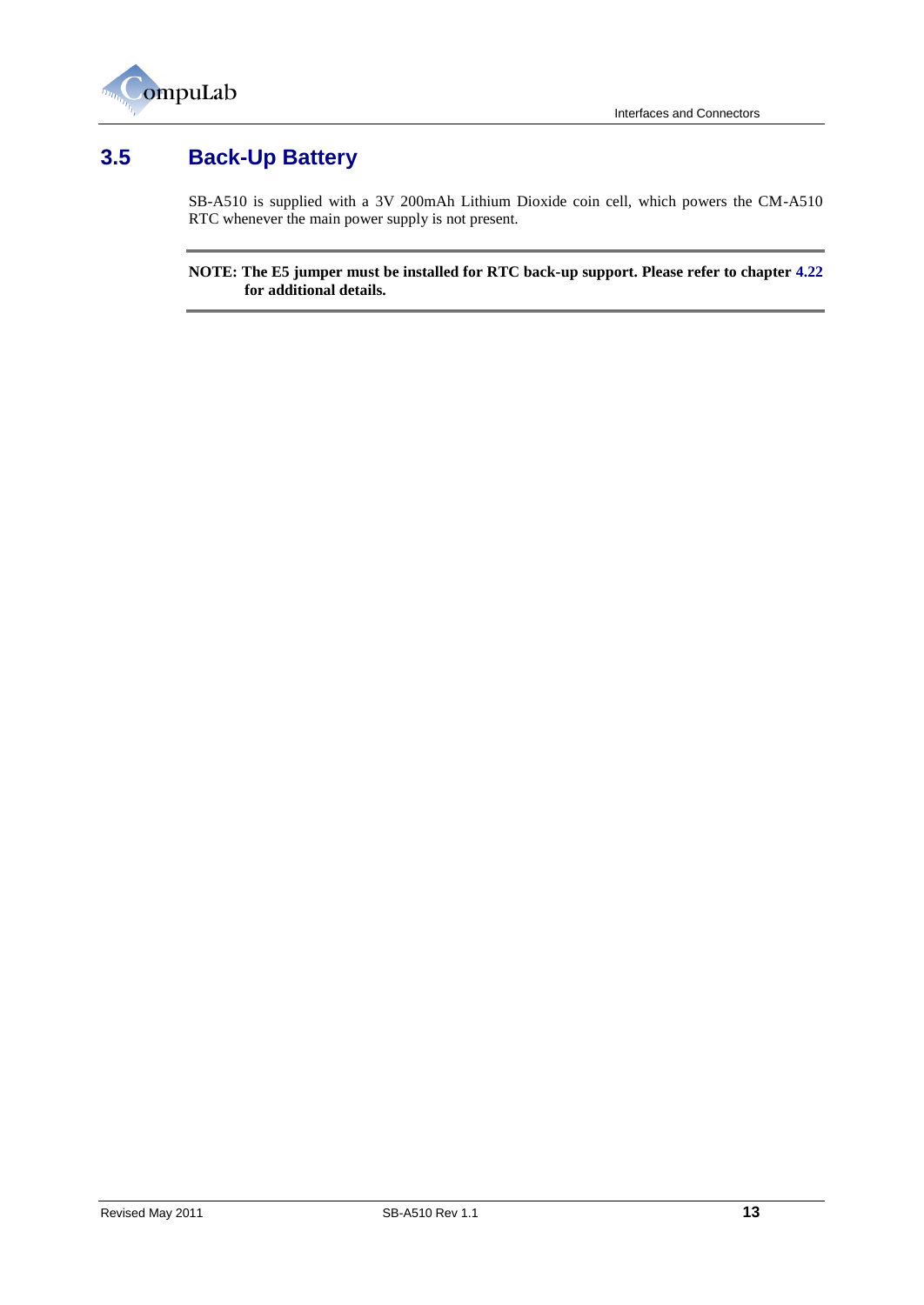

# <span id="page-13-0"></span>**4 INTERFACES AND CONNECTORS**

## <span id="page-13-1"></span>**4.1 CM-A510 Interface Connectors (P1, P2)**

The CM-A510 CoM is interfaced through two 0.6mm pitch, 140pin connectors - P1 and P2. Please refer to the "CM-A510 reference guide" for signal descriptions.

### **Table 6 P1 and P2 connector data**

| Manufacturer | P/N of SB-A510 Connector | P/N of CM-A510 Connector<br>(Mating) |
|--------------|--------------------------|--------------------------------------|
| AMP          | 1-5353183-0              | 1-5353190-0 or CON140                |

## <span id="page-13-2"></span>**4.2 DC Power Jack (J2)**

Main power input connector of the SB-A510.

### **Table 7 12V DC input jack pinout**

| Pin | <b>Signal Name</b> |  |
|-----|--------------------|--|
|     | <b>GND</b>         |  |
|     | <b>GND</b>         |  |
|     | <b>VIN12V</b>      |  |

### **Table 8 J2 connector data**

| Manufacturer | Mfg. P/N   |
|--------------|------------|
| Astron       | 15-02037-R |

Mating with power supply adapter 209C10020 supplied by CompuLab.

## <span id="page-13-3"></span>**4.3 RS232 connector (P10)**

The RS232 port of the CM-A510 is routed to the SB-A510 on-board RS232 ultra-mini connector (P10). All signals are at RS232 levels.

| Table 9 | P10 connector pinout |  |
|---------|----------------------|--|
|         |                      |  |

| Pin | <b>Signal Name</b> | Pin | <b>Signal Name</b> |      |
|-----|--------------------|-----|--------------------|------|
|     | RS232 TXD          |     | NC                 | AAAA |
|     | RS232 RTS          |     | NC                 |      |
|     | RS232 RXD          |     | NC                 |      |
|     | RS232 CTS          |     | GND                |      |

### **Table 10 P10 connector data**

| <b>Manufacturer</b> | Mfg. P/N     | Mating connector          |
|---------------------|--------------|---------------------------|
| Wieson              | G3169-500001 | Wieson, $P/N$ : 4306-5000 |

The connector is compatible with the CABDB9UMP cable supplied by CompuLab.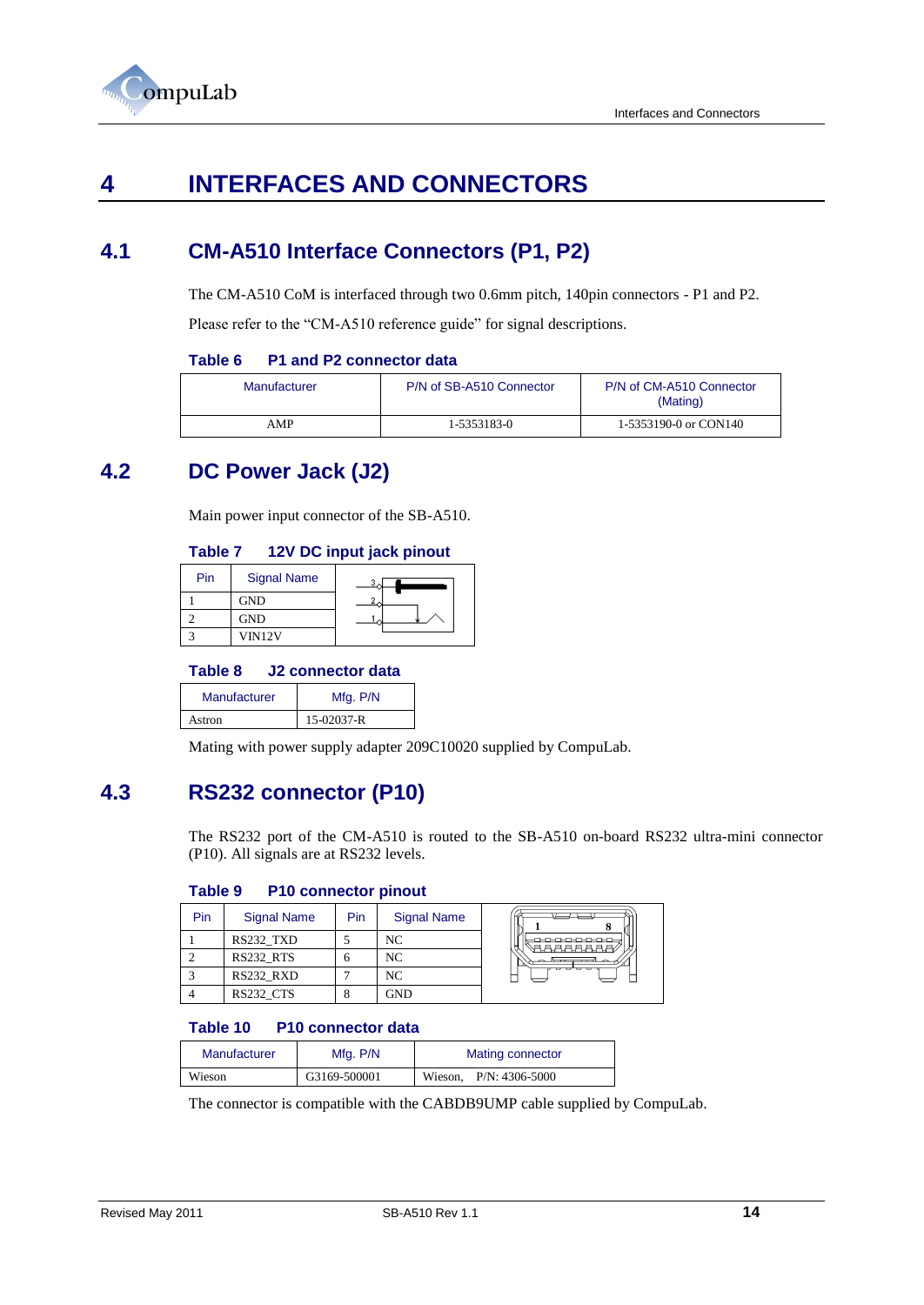

## <span id="page-14-0"></span>**4.4 USB Host Connectors (P11, P15)**

The four USB2.0 host ports provided by the CM-A510 are available through two dual type-A USB connectors (P11  $&$  P15).

For USB ports 1, 2 and 3, the CM-A510 provides the "VBUS enable" signal and monitors the "VBUS good" signal generated on SB-A510. USB port 0 power is controlled by GPIO00, and monitored by GPIO01, on the I2C GPIO extender onboard the SB-A510.

### **NOTE: The actual number of USB2.0 ports available depends on the CM-A510 USB configuration option.**

### **Table 11 P11 connector pinout (USB)**

| USB port 0 (Bottom) |                    | USB port 1 (Middle) |                    |
|---------------------|--------------------|---------------------|--------------------|
| Pin                 | <b>Signal Name</b> | Pin                 | <b>Signal Name</b> |
| B1                  | VCC USB0           | B5                  | VCC USB1           |
| B <sub>2</sub>      | <b>USBN0</b>       | B6                  | USBN1              |
| B <sub>3</sub>      | <b>USBP0</b>       | B7                  | USBP1              |
| <b>B4</b>           | <b>GND</b>         | B <sub>8</sub>      | <b>GND</b>         |

### **Table 12 P15 connector pinout (USB)**

| USB port 2 (Bottom) |                    | USB port 1 (Middle) |                    |
|---------------------|--------------------|---------------------|--------------------|
| <b>Pin</b>          | <b>Signal Name</b> | Pin                 | <b>Signal Name</b> |
| B1                  | VCC USB2           | B1                  | VCC USB3           |
| B <sub>2</sub>      | USBN2              | B <sub>2</sub>      | USBN3              |
| B <sub>3</sub>      | USBP2              | B <sub>3</sub>      | USBP3              |
| <b>B</b> 4          | GND                | B <sub>4</sub>      | <b>GND</b>         |

### **Table 13 P15/P11 connector data**

| <b>Manufacturer</b> | Mfg. P/N      | Mating connector         |  |
|---------------------|---------------|--------------------------|--|
| <b>YDS</b>          | 45F-10202GDD2 | Standard USB type A plug |  |

## <span id="page-14-1"></span>**4.5 Gigabit Ethernet Connectors (P11, P15)**

The SB-A510 is equipped with two Gigabit Ethernet RJ45 connectors (P11 & P15). P11 is interfaced with the CM-A510 LAN0 port, and P15 with the LAN1 port.

#### **Table 14 P11 connector pinout (Ethernet)**

| Pin            | <b>Signal Name</b> | <b>Pin</b>      | <b>Signal Name</b> |
|----------------|--------------------|-----------------|--------------------|
| E1             | LANO CT1           | E10             | LANO CT2           |
| E2             | LAN0 MDIP0         | E11             | $VCC3$ 3           |
| E <sub>3</sub> | LAN0 MDIN0         | E12             | LAN0 ACT           |
| E <sub>4</sub> | LAN0 MDIP1         | E13             | LANO LINK          |
| E <sub>5</sub> | LAN0 MDIN1         | E14             | VCC3 3             |
| E <sub>6</sub> | LANO MDIP2         | E <sub>15</sub> | <b>GND</b>         |
| E7             | LAN0 MDIN2         | E <sub>16</sub> | <b>GND</b>         |
| E8             | LAN0 MDIP3         | E17             | <b>GND</b>         |
| E9             | LAN0 MDIN3         | E18             | <b>GND</b>         |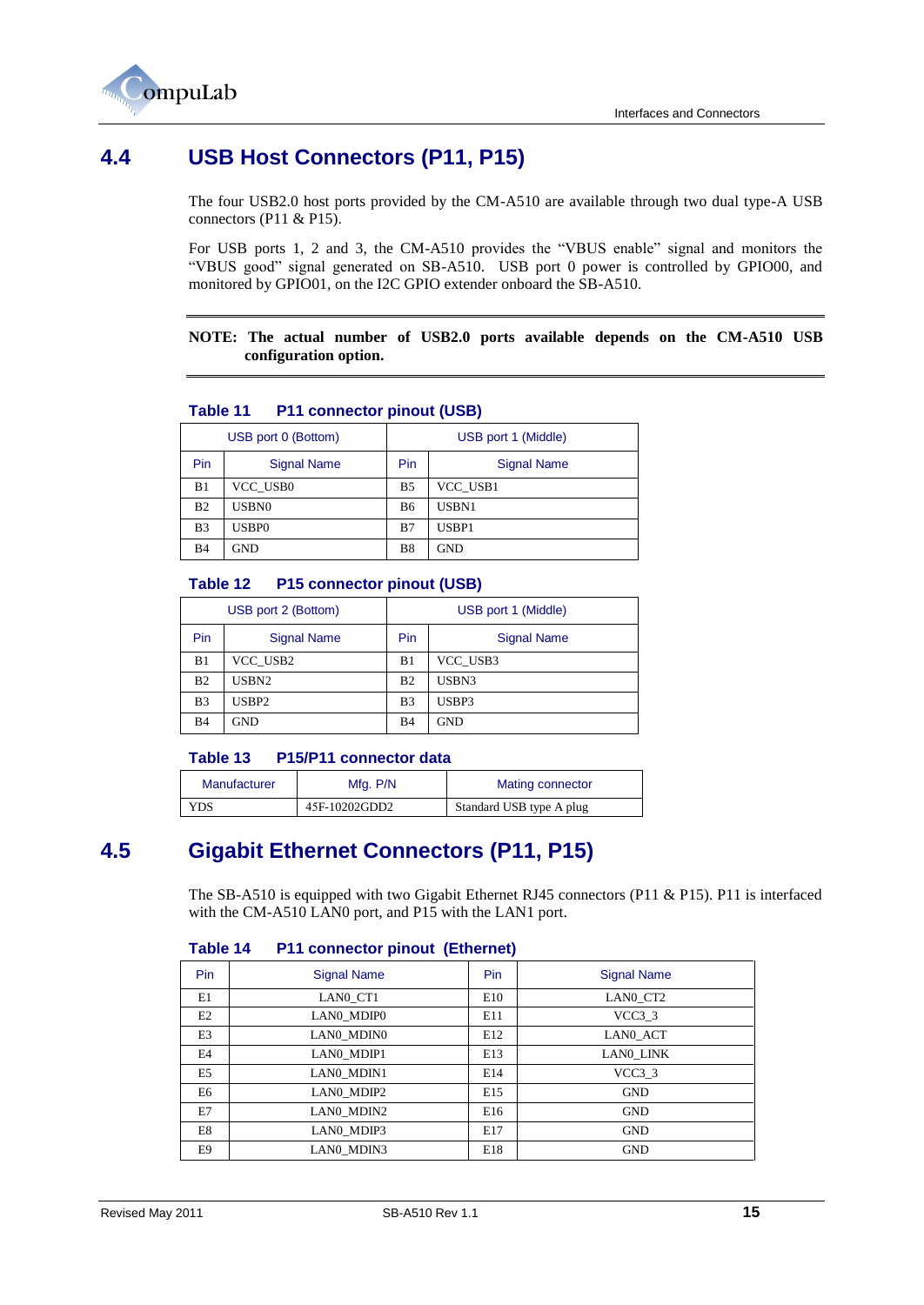

| 1 UNIV 1 V     |                    |                 |                    |
|----------------|--------------------|-----------------|--------------------|
| <b>Pin</b>     | <b>Signal Name</b> | <b>Pin</b>      | <b>Signal Name</b> |
| E1             | LAN1 CT1           | E10             | LAN1 CT2           |
| E2             | LAN1 MDIP0         | E11             | $VCC3$ 3           |
| E <sub>3</sub> | LAN1 MDIN0         | E12             | LAN1 ACT T         |
| E4             | LAN1_MDIP1         | E13             | LAN1 LINK          |
| E <sub>5</sub> | LAN1 MDIN1         | E14             | $VCC3$ 3           |
| E6             | LAN1 MDIP2         | E <sub>15</sub> | <b>GND</b>         |
| E7             | LAN1 MDIN2         | E <sub>16</sub> | <b>GND</b>         |
| E8             | LAN1 MDIP3         | E17             | <b>GND</b>         |
| E9             | LAN1 MDIN3         | E18             | <b>GND</b>         |

### **Table 15 P15 connector pinout (Ethernet)**

### **Table 16 P15/P11 connector data**

| Manufacturer | Mfg. P/N      | Mating connector            |
|--------------|---------------|-----------------------------|
| YDS          | 45F-10202GDD2 | Standard Ethernet RJ45 plug |

**NOTE: The actual number of Gigabit Ethernet ports available depends on the CM-A510 Ethernet configuration option.**

## <span id="page-15-0"></span>**4.6 Analog VGA connector (P7)**

The SB-A510 is equipped with an analog VGA output connector (P7). P7 is connected to the CM-A510 analog VGA output, and provides a standard VGA DB-15 interface for PC monitors.

The DSUB\_I2C2\_SCL and DSUB\_I2C2\_SDA signals are routed to the CM-A510 I2C port 2 signals and serve as a DDC host interface.

| Pin            | <b>Signal Name</b> | Pin | <b>Signal Name</b> |
|----------------|--------------------|-----|--------------------|
|                | VGA R              | 10  | <b>GND</b>         |
| 2              | VGA G              | 11  | NC                 |
| 3              | VGA B              | 12  | DSUB_I2C2_SDA      |
| $\overline{4}$ | NC                 | 13  | VGA HSYNC          |
| 5              | <b>GND</b>         | 14  | VGA VSYNC          |
| 6              | <b>GND</b>         | 15  | DSUB I2C2 SCL      |
| $\mathcal{I}$  | <b>GND</b>         | 16  | <b>GND</b>         |
| 8              | <b>GND</b>         | 17  | <b>GND</b>         |
| 9              | VCC 5V             |     |                    |

#### **Table 17 P7 connector pinout**

### **Table 18 P7 connector data**

| Manufacturer | Mfg. P/N         | <b>Mating connector</b>   |
|--------------|------------------|---------------------------|
| Astron       | HD6A-15-PFHN1T-R | Standard VGA monitor plug |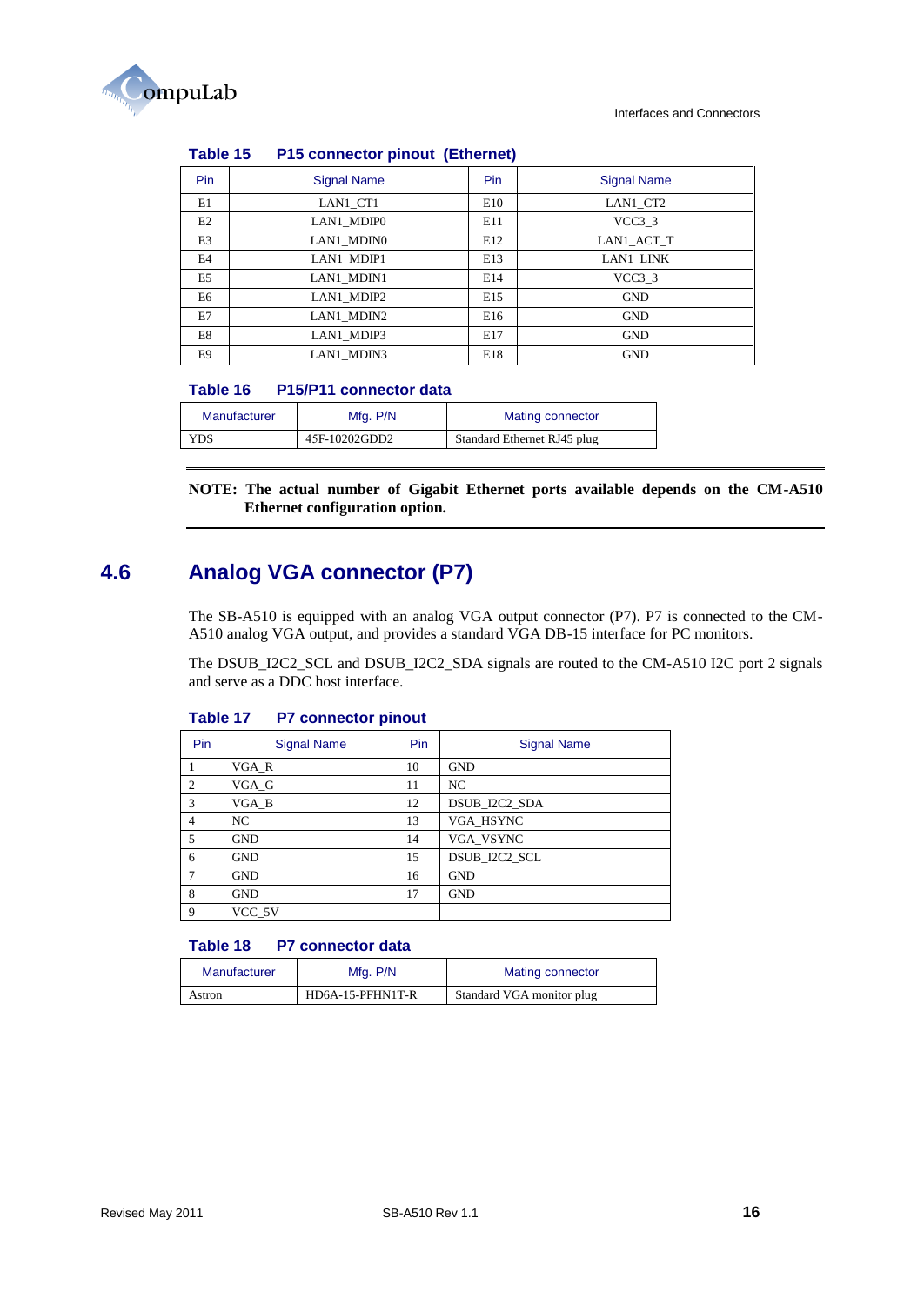

## <span id="page-16-0"></span>**4.7 DVI Connector (J4)**

The SB-A510 is equipped with a standard HDMI socket (J4) providing a DVI interface. The on-board DVI transmitter IC drives the DVI signals through the HDMI socket. For additional details, please refer to section [3.2](#page-11-0) of this document.

The DVI\_DDCSCL and DVI\_DDCDAT signals are routed to the CM-A510 I2C port 0 signals, and provide DVI DDC interface.

In order to use the DVI interface, the CM-A510 display system must be set to RGB 888 operation mode.

| Pin            | <b>Signal Name</b> | Pin | <b>Signal Name</b> |
|----------------|--------------------|-----|--------------------|
|                | DVI_TXD2+          | 12  | DVI TXC-           |
| 2              | <b>GND</b>         | 13  | <b>GND</b>         |
| 3              | DVI TXD 2-         | 14  | NC                 |
| $\overline{4}$ | DVI TXD1+          | 15  | DVI DDCSCL         |
| 5              | <b>GND</b>         | 16  | <b>DVI DDCDAT</b>  |
| 6              | DVI TXD1-          | 17  | <b>GND</b>         |
| 7              | DVI TXD0+          | 18  | DVI 5V             |
| 8              | <b>GND</b>         | 19  | <b>HTPLG</b>       |
| 9              | DVI TXD0-          | 20  | <b>GND</b>         |
| 10             | DVI TXC+           | 21  | <b>GND</b>         |
| 11             | <b>GND</b>         |     |                    |

### **Table 19 J4 connector pinout**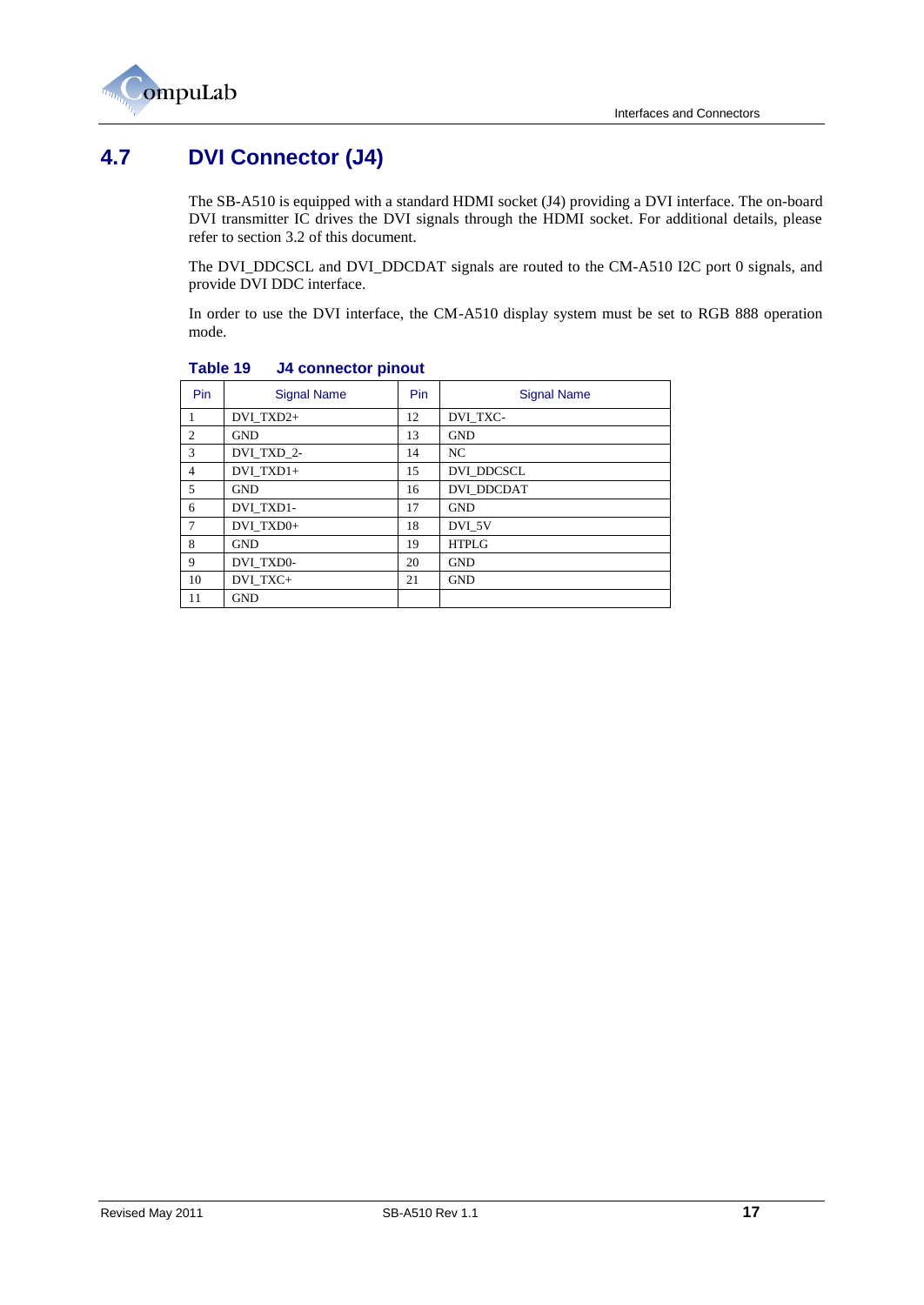

## <span id="page-17-0"></span>**4.8 LCD FPC (P13)**

The on-board LCD FPC connector (P13) allows easy integration with custom LCD panels. The CABFPC40 and CONLCD-GEN accessories (supplied by CompuLab) provide a generic 100-mil header connection. For additional details, please refer to section [7](#page-30-0) of this document.

In order to use the P13 connector, set the CM-A510 display mode to RGB 888.

#### **NOTE: The P13 connector does not provide power for the LCD backlight. An external power source is required.**

| Pin            | <b>Signal Name</b> | Pin | <b>Signal Name</b> |    |
|----------------|--------------------|-----|--------------------|----|
| 1              | TS_X-              | 21  | $VCC3_3$           |    |
| $\sqrt{2}$     | LCD_PWR_SRC        | 22  | $TS_Y+$            |    |
| 3              | <b>GND</b>         | 23  | TS_Y-              |    |
| 4              | <b>LCDnRST</b>     | 24  | <b>GND</b>         |    |
| 5              | $LCD_D3_T$         | 25  | $TS_X+$            |    |
| 6              | $VCC3_3$           | 26  | LCD_D18_T          |    |
| $\overline{7}$ | $LCD_D4_T$         | 27  | $VCC3_3$           |    |
| 8              | LCD D5 T           | 28  | LCD_D19_T          |    |
| 9              | <b>GND</b>         | 29  | $LCD_D20_T$        |    |
| 10             | LCD_D6_T           | 30  | <b>GND</b>         |    |
| 11             | LCD_D7_T           | 31  | $LCD_D21_T$        |    |
| 12             | $VCC3_3$           | 32  | LCD D22 T          |    |
| 13             | $LCD_D15_T$        | 33  | <b>GND</b>         |    |
| 14             | $LCD_D14_T$        | 34  | $LCD_D23_T$        |    |
| 15             | <b>GND</b>         | 35  | LCD_DE_T           |    |
| 16             | $LCD_D13_T$        | 36  | $VCC3_3$           |    |
| 17             | LCD_D12_T          | 37  | LCD_HSYNC_T        |    |
| 18             | $VCC3_3$           | 38  | LCD_VSYNC_T        | 40 |
| 19             | $LCD_D11_T$        | 39  | <b>GND</b>         |    |
| 20             | LCD D10 T          | 40  | LCD PCLK T2        |    |

#### **Table 20 P13 connector pinout**

### **Table 21 P13 connector data**

| <b>Manufacturer</b><br>Mfg. P/N |              | Mating connector         |
|---------------------------------|--------------|--------------------------|
| <b>CVIL</b> ux                  | CF20-401D0R0 | $FFC, 40$ cont, $0.5$ mm |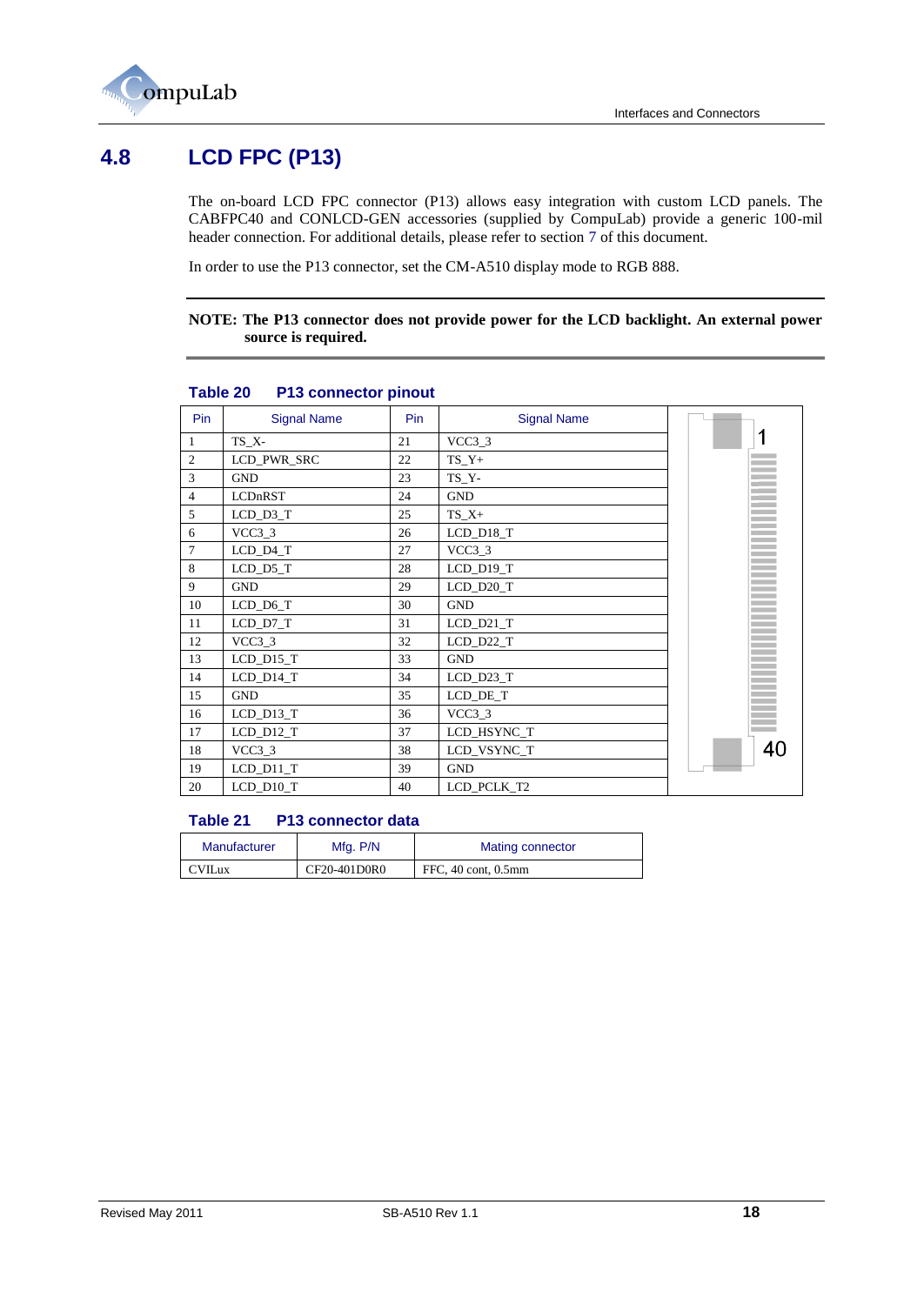

## <span id="page-18-0"></span>**4.9 LVDS Header (P9)**

LVDS output signals are routed from the LVDS Transmitter IC to the onboard 100mil header (P9). For additional details, please refer to section [3.3](#page-11-1) of this document.

In order to use the LVDS interface, CM-A510 display system must be set to RGB 888 operation mode.

**NOTE: The P9 connector does not provide power for the LVDS LCD panel and its backlight. An external power source is required.**

**Table 22 P9 connector pinout**

| Pin | <b>Signal Name</b> | Pin | <b>Signal Name</b> |
|-----|--------------------|-----|--------------------|
|     | LVDS_NE0           | 6   | <b>GND</b>         |
|     | LVDS NE1           |     | LVDS NE2           |
|     | LVDS PE0           |     | LVDS NEC           |
|     | LVDS PE1           | q   | LVDS PE2           |
|     | <b>GND</b>         | 10  | LVDS PEC           |

## <span id="page-18-1"></span>**4.10 Touch Screen Header (P12)**

The touch screen (P12) header of the SB-A510 allows evaluating any resistive touch panel with the touch panel interface provided by the CM-A510. Please refer to the CM-A510 reference guide for additional details on the touch-screen interface.

**NOTE: The P12 connector does not provide power to the touch panel.**

| Pin                    | <b>Signal Name</b> | Pin | <b>Signal Name</b> |  |
|------------------------|--------------------|-----|--------------------|--|
|                        | <b>GND</b>         | 6   | NC                 |  |
|                        | TS X-              |     | $TSY+$             |  |
| $\mathbf{\mathcal{R}}$ | <b>GND</b>         |     | TS Y-              |  |
|                        | $TS$ $X+$          |     | <b>GND</b>         |  |
|                        | NC                 | 10  | <b>GND</b>         |  |

### **Table 23 P12 connector pinout**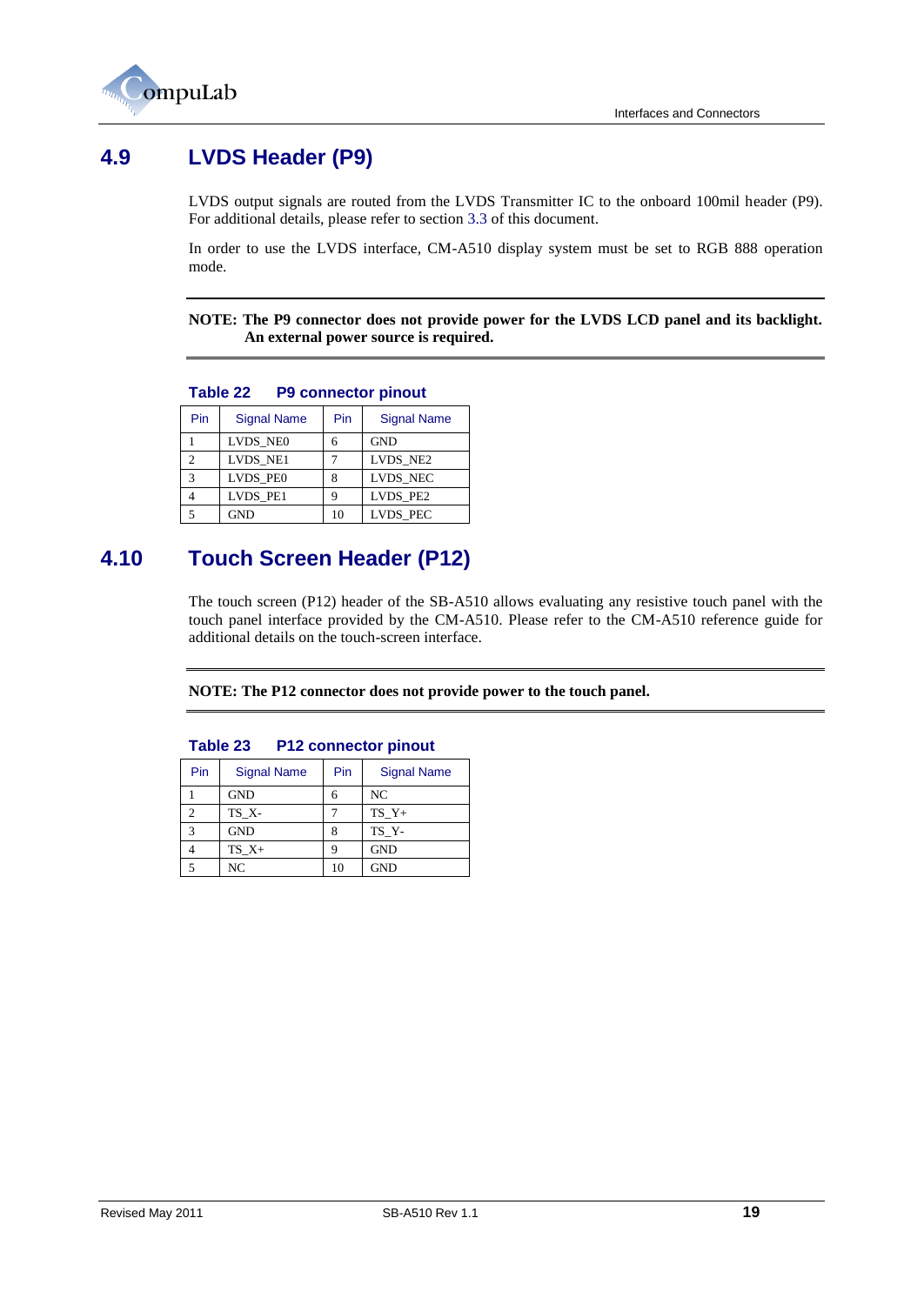

## <span id="page-19-0"></span>**4.11 Power Output Terminals (P17, P19)**

The SB-A510 is equipped with two power output terminals. The power output terminals (P17 & P19) are provided for the S-ATA hard drive power supply.

### **Table 24 P17 connector pinout**

| Pin | <b>Signal Name</b> |
|-----|--------------------|
|     | VCC 12V            |
|     | <b>GND</b>         |

#### **Table 25 P19 connector pinout**

| Pin | <b>Signal Name</b> |
|-----|--------------------|
|     | $VCC_5V$           |
|     | <b>GND</b>         |

## <span id="page-19-1"></span>**4.12 S-ATA Connector (P18)**

The SB-A510 is equipped with a standard S-ATA Connector (P18) that allows interfacing CM-A510 with standard and S-ATA disk drives.

### **Table 26 P18 connector pinout**

| Pin            | <b>Signal Name</b> |
|----------------|--------------------|
|                | <b>GND</b>         |
| $\overline{c}$ | SATA TX+           |
| 3              | SATA TX-           |
|                | <b>GND</b>         |
| 5              | SATA RX-           |
|                | SATA_RX+           |
|                | <b>GND</b>         |

### **Table 27 P13 connector data**

| Manufacturer | Mfg. P/N  | <b>Mating connector</b> |  |
|--------------|-----------|-------------------------|--|
| AMP          | 1734058-1 | Standard S-ATA Cable.   |  |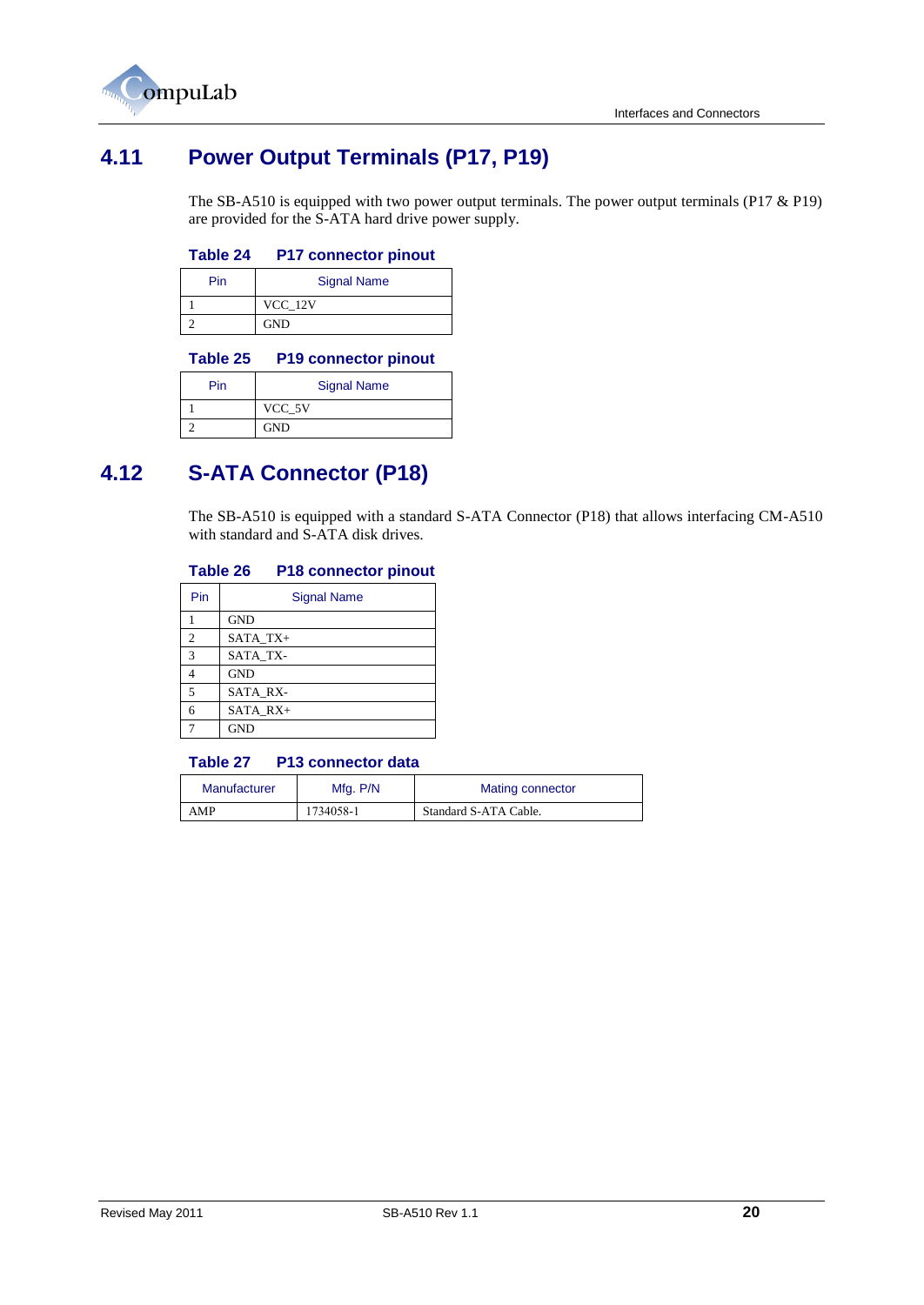

## <span id="page-20-0"></span>**4.13 S/PDIF Connectors (P22, U6)**

The CM-A510 S/PDIF interface can be accessed through the P22 Standard RCA connector (populated by default) or through the U6 optical transceiver (not populated by default) on the SB-A510.

### **Table 28 P22 connector pinout**

| Pin | <b>Signal Name</b> |
|-----|--------------------|
|     | <b>GND</b>         |
|     | <b>GND</b>         |
|     | <b>SPDIF BASE</b>  |
|     | <b>GND</b>         |

### **Table 29 P22 connector data**

| Manufacturer | Mfg. P/N       | Mating connector            |  |
|--------------|----------------|-----------------------------|--|
| Hosiden      | JPJ1225-01-040 | Standard EIAJ-RC-5231 plug. |  |

### **Table 30 U6 optical transmitter pinout**

| Pin | <b>Signal Name</b> |
|-----|--------------------|
|     | <b>GND</b>         |
|     | $VCC3$ 3           |
|     | SPDIF_OUT_OPT      |
|     | <b>GND</b>         |
|     | <b>GND</b>         |

### **Table 31 U6 connector data**

| Manufacturer | Mfg. P/N | Mating connector                   |
|--------------|----------|------------------------------------|
| EVERLIGHT    | PLT133/T | Standard plastic optic fiber cable |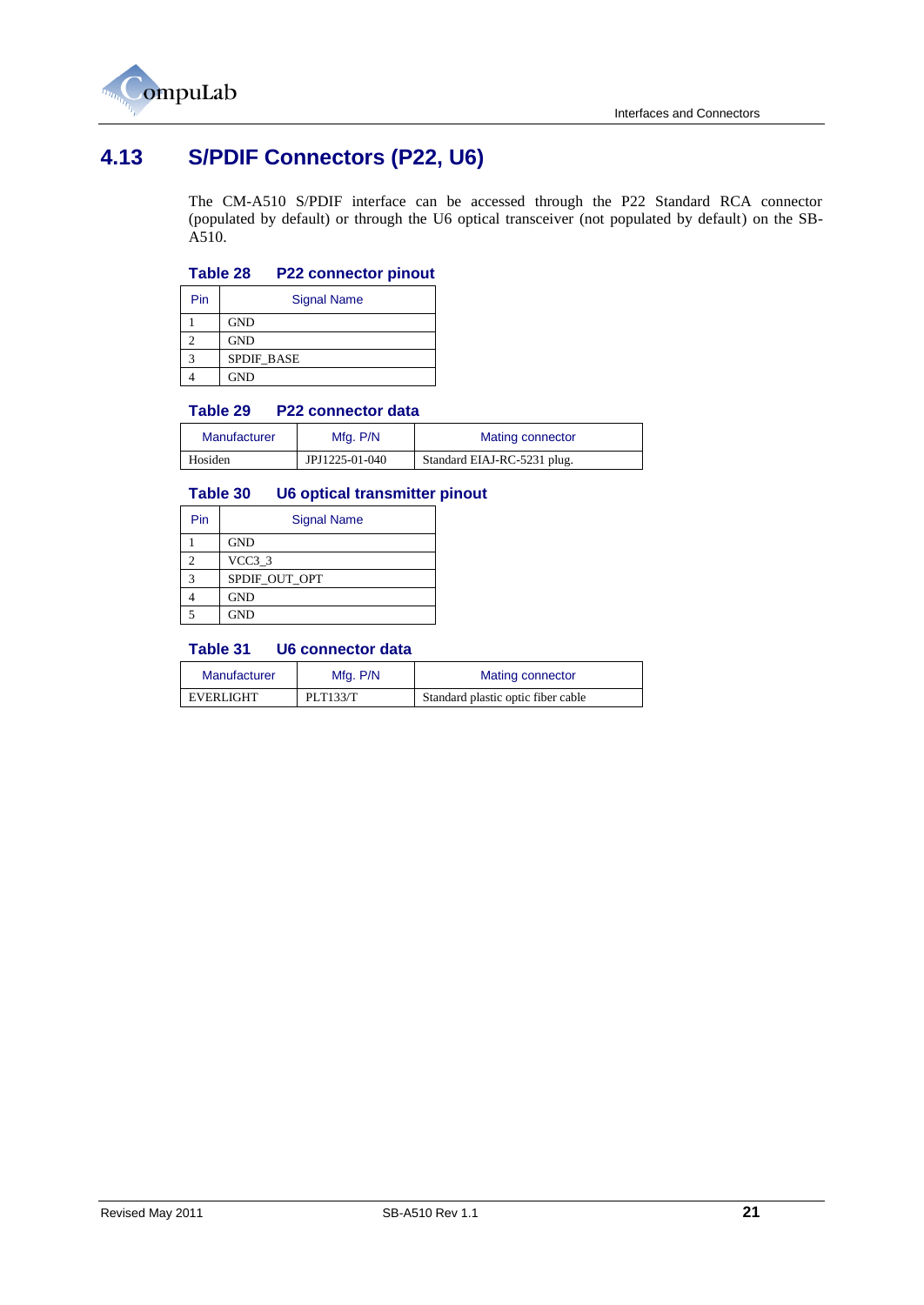

## <span id="page-21-0"></span>**4.14 CompuLab Video Input FPC (P25)**

The on-board CompuLab Video Input FPC connector (P25) allows direct integration with the CompuLab Video Input module. P25 is connected to the CM-A510 Camera interface.

| Pin             | <b>Signal Name</b>                   | Pin | <b>Signal Name</b> |  |
|-----------------|--------------------------------------|-----|--------------------|--|
| $\mathbf{1}$    | I2C GPIO11                           | 21  | CAM_D1/GPIO25      |  |
| $\overline{c}$  | CAM_FLD (goes only to test<br>point) | 22  | CAM D2/GPIO26      |  |
| 3               | CAM_I2C_SDA                          | 23  | <b>GND</b>         |  |
| $\overline{4}$  | VCC_5V                               | 24  | <b>NC</b>          |  |
| 5               | CAM_I2C_SCK                          | 25  | <b>GND</b>         |  |
| 6               | CAM_SNR_CTL0/GPIO38                  | 26  | NC                 |  |
| $7\phantom{.0}$ | CAM_VSYNC/GPIO34                     | 27  | <b>GND</b>         |  |
| 8               | CAM_SNR_CTL1/GPIO39                  | 28  | CAM_CLK_T          |  |
| 9               | CAM HSYNC/GPIO33                     | 29  | <b>GND</b>         |  |
| 10              | <b>GND</b>                           | 30  | CAM_MCLK/GPIO32    |  |
| 11              | <b>GND</b>                           | 31  | <b>GND</b>         |  |
| 12              | CAM D7/GPIO31                        | 32  | I2C_GPIO12         |  |
| 13              | $VCC_5V$                             | 33  | I2C_GPIO14         |  |
| 14              | CAM D6/GPIO30                        | 34  | I2C GPIO15         |  |
| 15              | VCC3 3                               | 35  | I2C GPIO16         |  |
| 16              | CAM_D5/GPIO29                        | 36  | I2C_GPIO17         |  |
| 17              | $VCC3$ 3                             | 37  | NC                 |  |
| 18              | CAM_D4/GPIO28                        | 38  | NC                 |  |
| 19              | CAM_D0/GPIO24                        | 39  | NC                 |  |
| 20              | CAM D3/GPIO27                        | 40  | N <sub>C</sub>     |  |

### **Table 32 P25 connector pinout**

### **Table 33 P25 connector data**

| Manufacturer<br>Mfg. P/N |              | Mating connector         |  |  |
|--------------------------|--------------|--------------------------|--|--|
| <b>CVILux</b>            | CF20-401D0R0 | $FFC, 40$ cont, $0.5$ mm |  |  |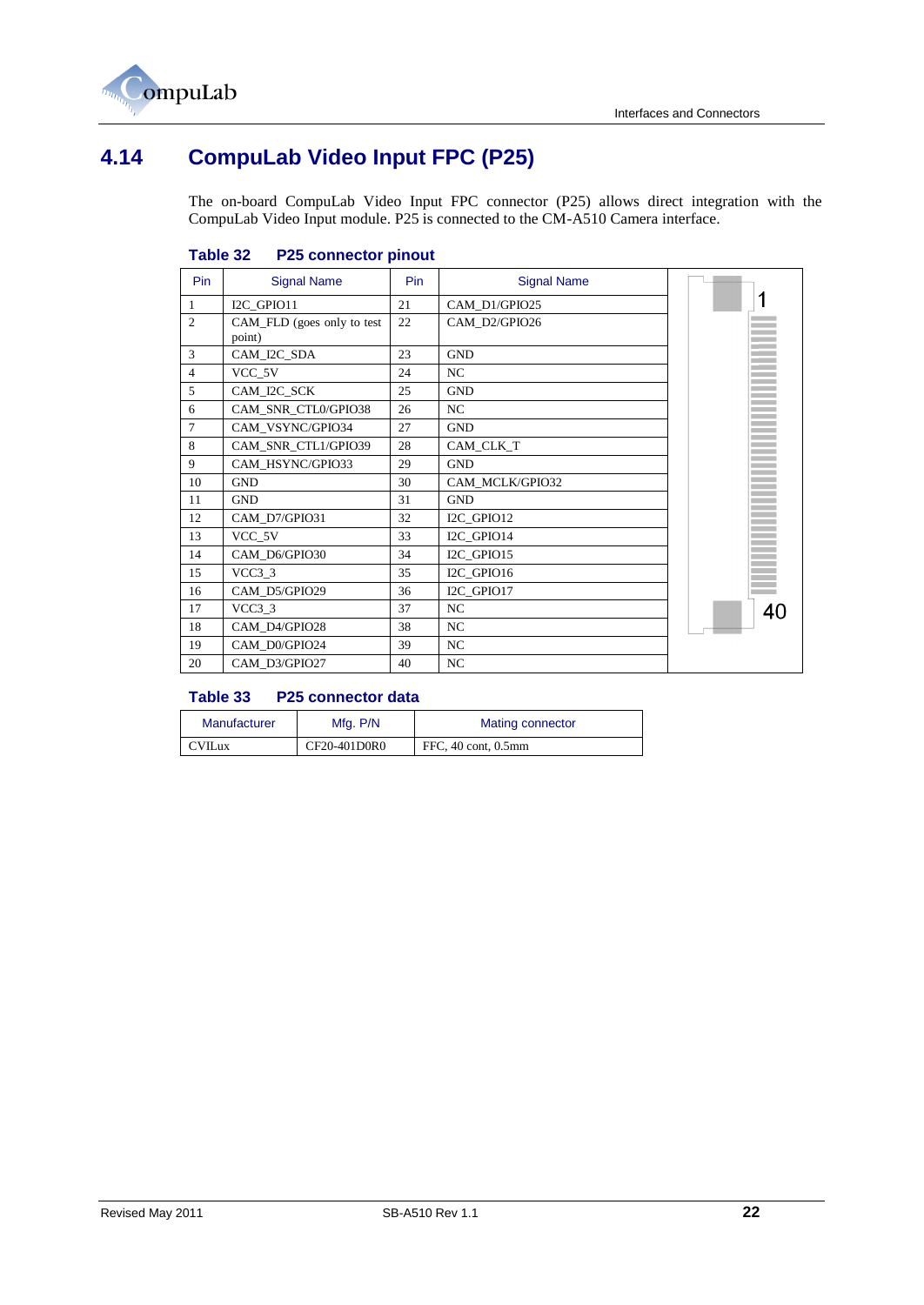

## <span id="page-22-0"></span>**4.15 MMC/SD/SDIO Socket (P5)**

The SB-A510 MMC/SD/SDIO interface is based on the SD-0 interface of the CM-A510. The MMC controller signals are routed to the standard MMC/SD socket (P5).

P5 power is supplied by the VCC\_MMC voltage rail. VCC\_MMC can be enabled/disabled by GPIO13 on the on-board I2C GPIO extender IC.

The write protect signal of the MMC/SD/SDIO socket, "MMC\_WP", is routed to GPIO10 on the onboard I2C GPIO extender.

| <b>Pin</b>     | <b>Signal Name</b> | Pin | <b>Signal Name</b> |
|----------------|--------------------|-----|--------------------|
|                | SD0 DATA3/GPIO45   | 9   | SD0 DATA2/GPIO44   |
| $\overline{2}$ | SD0 CMD/GPIO41     | 10  | <b>GND</b>         |
| 3              | <b>GND</b>         | 11  | SD0 CD/GPIO16      |
| 4              | VCC MMC            | 12  | MMC WP             |
| 5              | SD0 CLK/GPIO40     | 13  | GND                |
| 6              | <b>GND</b>         | 14  | <b>GND</b>         |
|                | SD0 DATA0/GPIO42   | 15  | <b>GND</b>         |
| 8              | SD0 DATA1/GPIO43   |     |                    |

### **Table 34 P5 connector pinout**

## <span id="page-22-1"></span>**4.16 Audio Jacks (J1, J3)**

The SB-A510 features two 3.5mm jacks, one for stereo headphone output (J1) and the other (J3) for stereo audio input.

#### **Table 35 J1 connector pinout**

| Pin | <b>Signal Name</b> | Mating plug pin | Jack pin-out | Mating plug       |
|-----|--------------------|-----------------|--------------|-------------------|
|     | AUDIO GND          | Outer ring      |              | Middle ring       |
|     | AUDIO OUT L        | Tip             |              | 3.5mm plug        |
|     | AUDIO_OUT_R        | Middle ring     |              | Outer ring<br>Tip |

### **Table 36 J3 connector pinout**

| Pin | <b>Signal Name</b> | Mating plug pin | Jack pin-out | <b>Mating plug</b> |
|-----|--------------------|-----------------|--------------|--------------------|
|     | AUDIO GND          | Outer ring      |              | Middle ring        |
|     | AUDIO IN L         | Tip             |              | 3.5mm plug         |
|     | AUDIO_IN_R         | Middle ring     |              | Outer ring<br>Tip  |

#### **Table 37 J3 and J1 connector data**

| Manufacturer<br>Mfg. P/N |            | Mating connector           |  |  |
|--------------------------|------------|----------------------------|--|--|
| Kycon                    | ST-3500-3N | Standard 3.5mm stereo plug |  |  |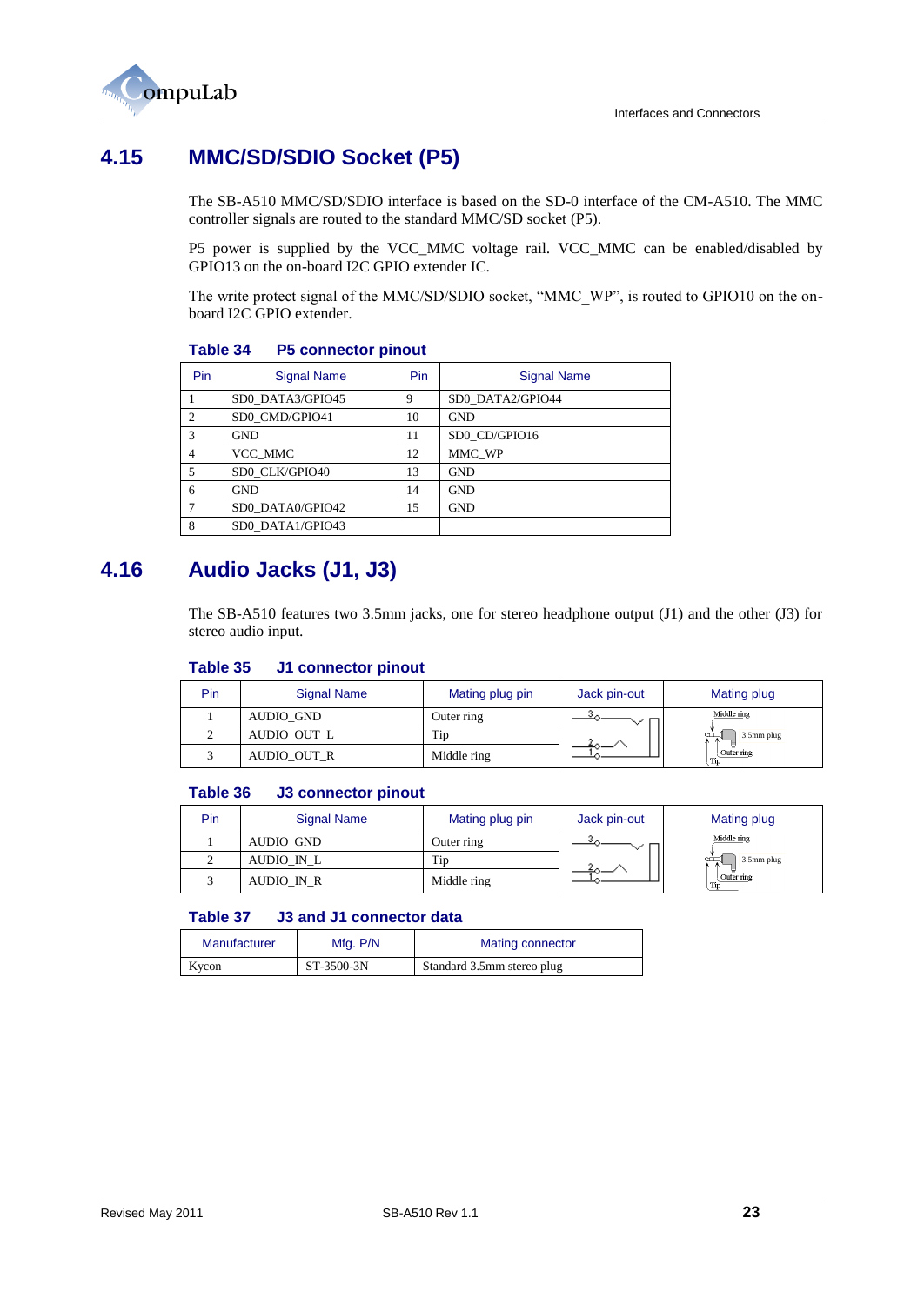

# <span id="page-23-0"></span>**4.17 MISC. Signals Headers (P14, P21)**

Two 100mil headers (P14 & P21) provide access to miscellaneous CM-A510 interfaces.

| Pin            | <b>Signal Name</b>      | <b>Pin</b> | <b>Signal Name</b>  |
|----------------|-------------------------|------------|---------------------|
| 1              | UART2_TXD/GPIO14        | 13         | CAM MCLK/GPIO32     |
| $\mathfrak{D}$ | CAM D5/GPIO29           | 14         | <b>GND</b>          |
| 3              | CAM D0/GPIO24           | 15         | CAM D2/GPIO26       |
| $\overline{4}$ | CAM D6/GPIO30           | 16         | CAM VSYNC/GPIO34    |
| 5              | UART1 RXD/GPIO62        | 17         | CAM HSYNC/GPIO33    |
| 6              | CAM D7/GPIO31           | 18         | CAM I2C SCK         |
| $\tau$         | CAM D1/GPIO25           | 19         | CAM D3/GPIO27       |
| 8              | PMC MISC0               | 20         | CAM CLK/GPIO35      |
| $\mathbf Q$    | <b>UART2 RXD/GPIO15</b> | 21         | CAM SNR CTL1/GPIO39 |
| 10             | 3V3SBY                  | 22         | CAM I2C SDA         |
| 11             | VCC3 3                  | 23         | CAM D4/GPIO28       |
| 12             | UART1 TXD/GPIO63        | 24         | CAM SNR CTL0/GPIO38 |

#### **Table 38 P14 connector pinout**

### **Table 39 P21 connector pinout**

| Pin            | <b>Signal Name</b>         | Pin | <b>Signal Name</b>        |
|----------------|----------------------------|-----|---------------------------|
| $\overline{1}$ | I2S1 LRCLK/I2C2_SDA/GPIO56 | 13  | <b>GND</b>                |
| $\overline{2}$ | 3V3SBY                     | 14  | 3V3SBY                    |
| 3              | $VCC3$ 3                   | 15  | I2S1 SDO/SSP RXD/GPIO55   |
| $\overline{4}$ | MIC BIAS                   | 16  | <b>GND</b>                |
| 5              | I2C GPIO11                 | 17  | I2C GPIO14                |
| -6             | I2C GPIO16                 | 18  | <b>GND</b>                |
| $\tau$         | I2C GPIO13                 | 19  | I2C GPIO15                |
| 8              | I2S1 SDI/SSP TXD/GPIO52    | 20  | SYSRST OUTn               |
| 9              | I2S1 BCLK/SSP SFRM/GPIO53  | 21  | <b>GND</b>                |
| 10             | I2C GPIO17                 | 22  | I2C GPIO12                |
| 11             | $VCC3$ 3                   | 23  | I2S1 MCLK/SSP SCLK/GPIO54 |
| 12             | MIC IN                     | 24  | <b>GND</b>                |

## <span id="page-23-1"></span>**4.18 JTAG Header (P16)**

The JTAG 100mil header (P16) outputs the JTAG signals from the CM-A510. The header implements a standard ARM JTAG header pinout (AKA ARM-20). The JTAG signals are referenced to 3V3SBY voltage levels.

| Pin             | <b>Signal Name</b>  | Pin | <b>Signal Name</b> |
|-----------------|---------------------|-----|--------------------|
| $\mathbf{1}$    | 3V3SBY              | 11  | <b>JTAG RTCK</b>   |
| 2               | 3V3SBY              | 12  | <b>GND</b>         |
| $\overline{3}$  | JTAG_nTRST          | 13  | <b>JTAG TDO</b>    |
| $\overline{4}$  | <b>GND</b>          | 14  | <b>GND</b>         |
| -5              | <b>JTAG TDI</b>     | 15  | SYSRST INn         |
| 6               | <b>GND</b>          | 16  | <b>GND</b>         |
| $7\phantom{.0}$ | <b>JTAG TMS CPU</b> | 17  | NC.                |
| 8               | <b>GND</b>          | 18  | <b>GND</b>         |
| 9               | <b>JTAG_CLK</b>     | 19  | NC                 |
| 10              | <b>GND</b>          | 20  | <b>GND</b>         |

#### **Table 40 P16 connector pinout**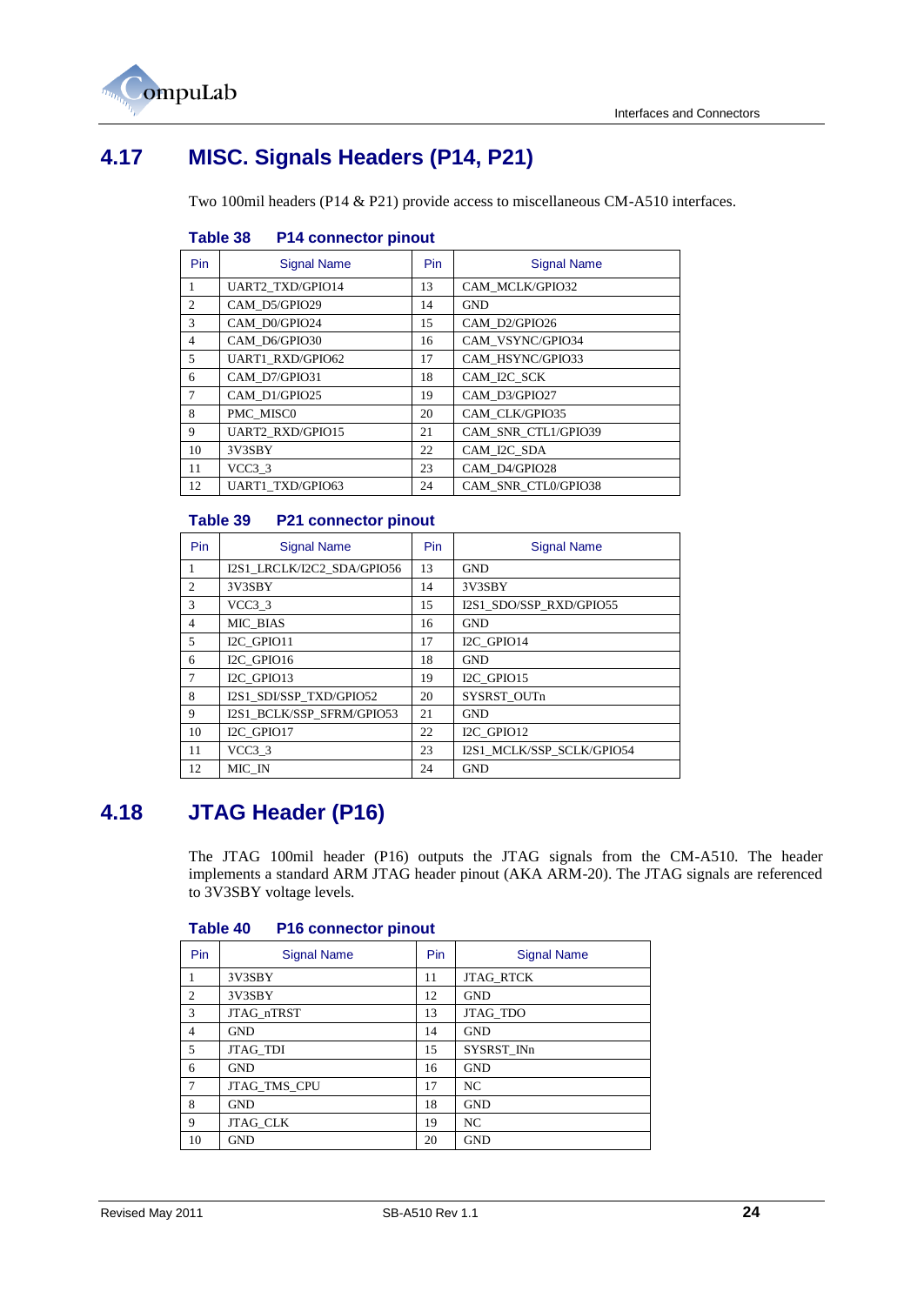

## <span id="page-24-0"></span>**4.19 Boot Source Button (SW1)**

The SB-A510 features a user-accessible boot source button (SW1). Pressing this button during power-up or reset will cause the CM-A510 to boot with the alternate boot option (S-ATA hard drive).

**NOTE: Jumper E6 may override button SW1. Please refer to chapter [4.22](#page-25-0) for additional information**

## <span id="page-24-1"></span>**4.20 Reset Button (SW2)**

The SB-A510 features a user-accessible reset button (SW2). Pressing the reset button issues a cold reset to the CM-A510.

## <span id="page-24-2"></span>**4.21 Suspend/Resume Button (SW3)**

To be added in a future revision of this document.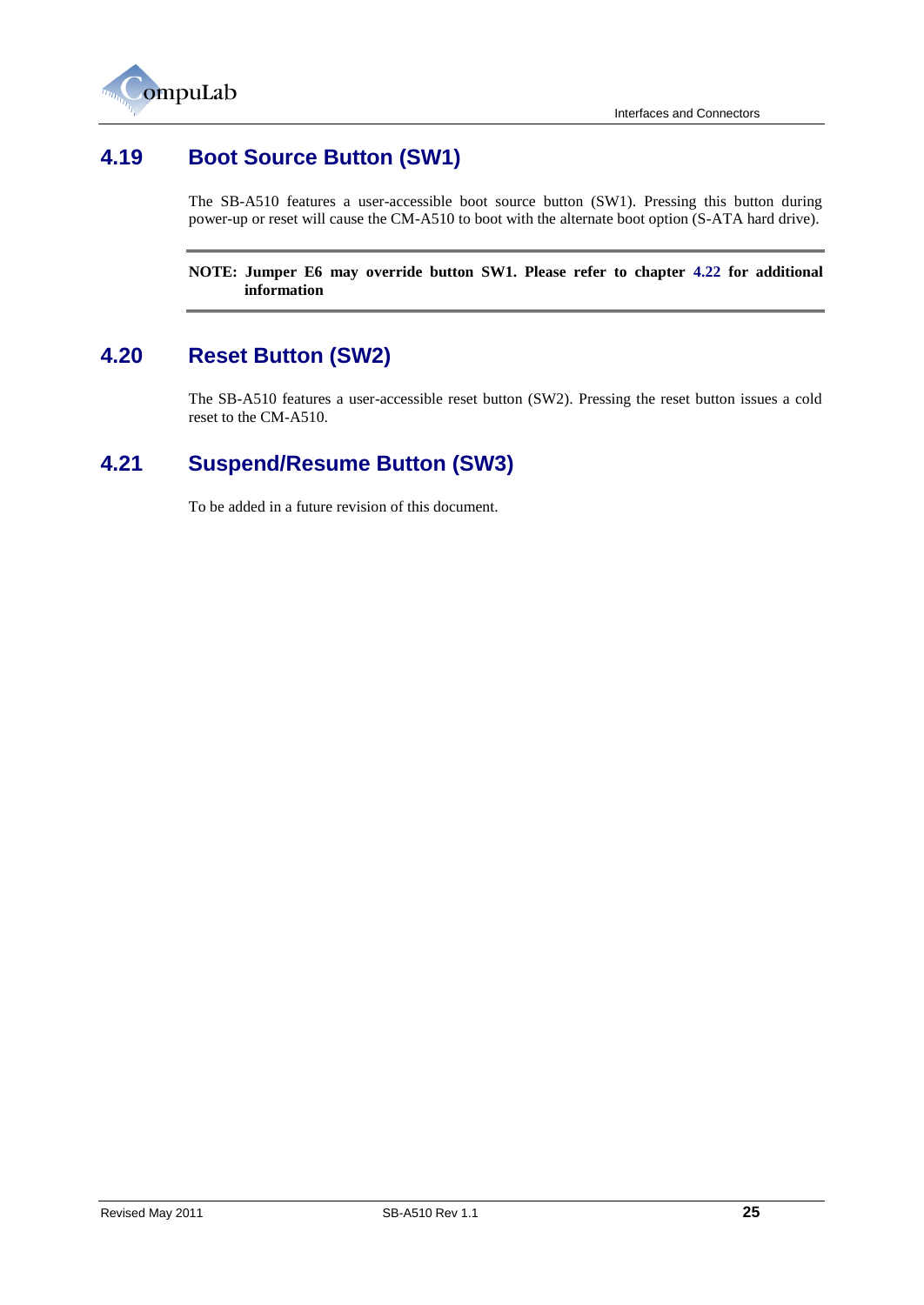

## <span id="page-25-0"></span>**4.22 Jumpers**

The SB-A510 jumpers configure SB-A510 sub-systems and CM-A510 operation modes. The table below summarizes all jumpers and their possible configurations.

| Jumper                                | <b>Shorted</b> | <b>SB-A510</b>          | <b>Description</b>                                            |  |
|---------------------------------------|----------------|-------------------------|---------------------------------------------------------------|--|
|                                       | <b>Pins</b>    | sub-System              |                                                               |  |
|                                       |                |                         |                                                               |  |
| E2                                    | 1 & 2          | PCI-E mux               | PCI-E link connected to mini PCI-E slot (P4)                  |  |
|                                       | 2 & 3          |                         | PCI-E link connected to PCI slot (P3)                         |  |
|                                       | 1 & 2          |                         | PCI Slot (P3) is forced to operate in 66MHz Mode.             |  |
| PCI-E mux<br>E <sub>3</sub><br>None   |                |                         | PCI Slot (P3) operation mode is set automatically (33/66 MHz) |  |
| E4                                    | 1 & 2          | <b>PCI</b> Power        | VIO PCI (PCI slot I/O Voltage) is VCC3 3                      |  |
|                                       | 2 & 3          |                         | VIO_PCI (PCI slot I/O Voltage) is VCC_5V (default)            |  |
| E5                                    | 1 & 2          | Backup                  | RTC battery is connected to CM-A510 (time keeping is on)      |  |
|                                       | None           | battery                 | RTC battery is disconnected from CM-A510 (storage)            |  |
|                                       | 1 & 2          | $CM-4510$               | Always use alternate boot option (S-ATA hard drive).          |  |
| E <sub>6</sub><br>boot option<br>None |                |                         | SW1 determines boot option.                                   |  |
|                                       | 1 & 2          | $CM-4510$               | CM-A510 SPI flash is write protected                          |  |
| E8                                    | None           | SPI-Flash<br>protection | CM-A510 SPI flash is not write protected                      |  |

### **Table 41 Jumpers description**

## <span id="page-25-1"></span>**4.23 LEDs**

The table below describes SB-A510 LEDs.

| Table 42 | <b>LED description</b> |
|----------|------------------------|
|----------|------------------------|

| <b>LED</b>      | Color | System    | <b>LED</b> activity                                                                                       |
|-----------------|-------|-----------|-----------------------------------------------------------------------------------------------------------|
| DS1             | Green | PCI-E mux | PCI-E link detected at mini PCI-E slot (P4)                                                               |
| DS <sub>2</sub> | Green | PCI-E mux | PCI-E link detected at PCI slot (P3)                                                                      |
| DS3             | Green | Power     | VCC 12V rail is "ON"                                                                                      |
| DS4             | Green | Power     | VCC 5V rail is "ON"                                                                                       |
| DS <sub>5</sub> | Green | Power     | 5VSBY rail is "ON"                                                                                        |
| DS15            | Green | PCI-E     | PCI-E WLAN led, indicates WLAN activity in mini-PCI-Express<br>Wireless adapter cards mated with slot P4. |
| DS17            | Green | Power     | VCC3 3 rail is "ON"                                                                                       |
| DS18            | Green | Power     | 3V3SBY rail is "ON"                                                                                       |
| <b>DS19</b>     | Green | SD power  | VCC MMC rail is "ON"                                                                                      |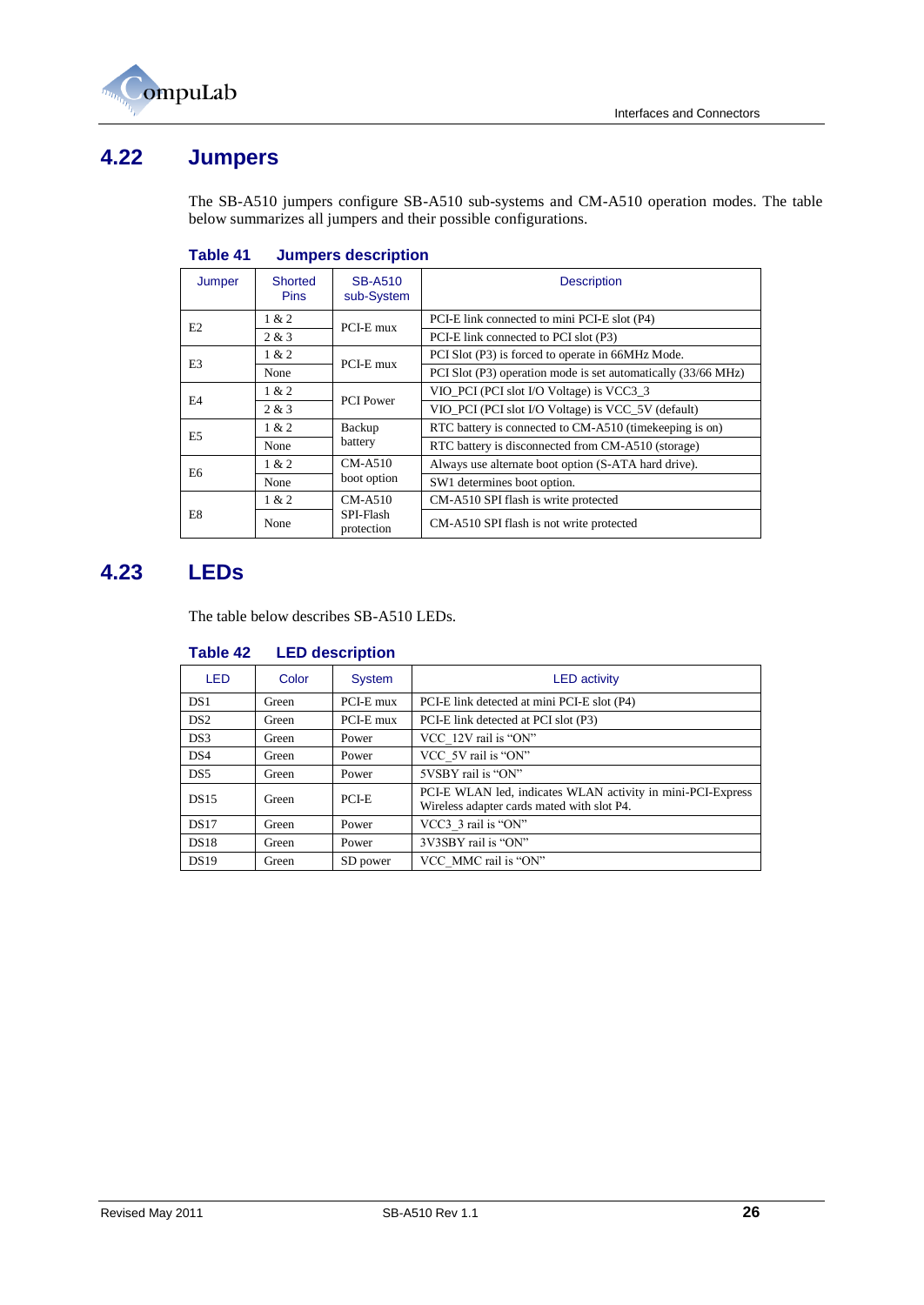

# <span id="page-26-0"></span>**5 MECHANICAL DRAWINGS**

### **Figure 3 SB-A510 top**

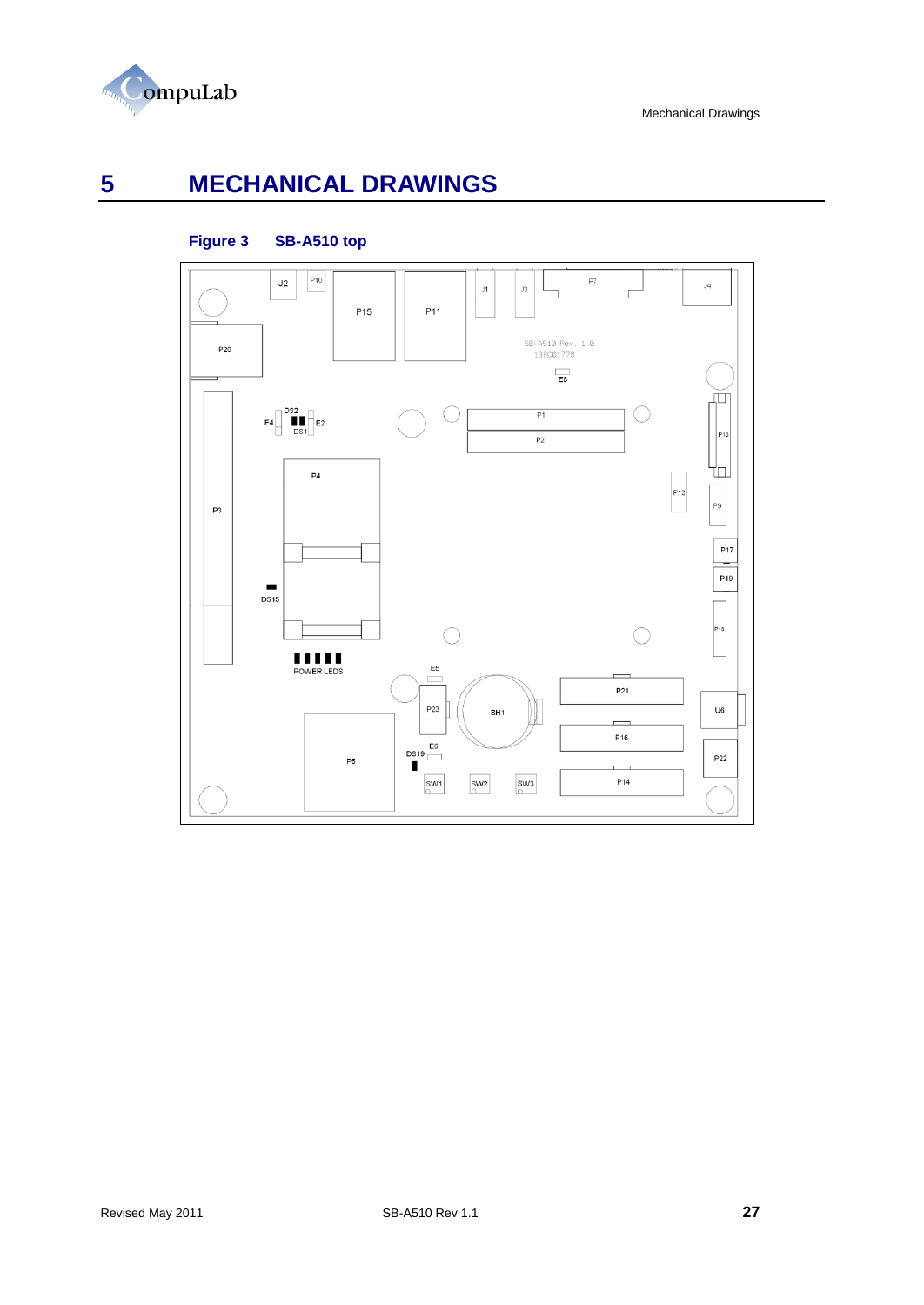



**Figure 4 SB-A510 bottom (X-Ray view - as seen from top side)**

Mechanical drawings are available in DXF format from CompuLab's website, following [Developer] >> [SB-A510] >> [SB-A510 – schematics, dimension, layout] links.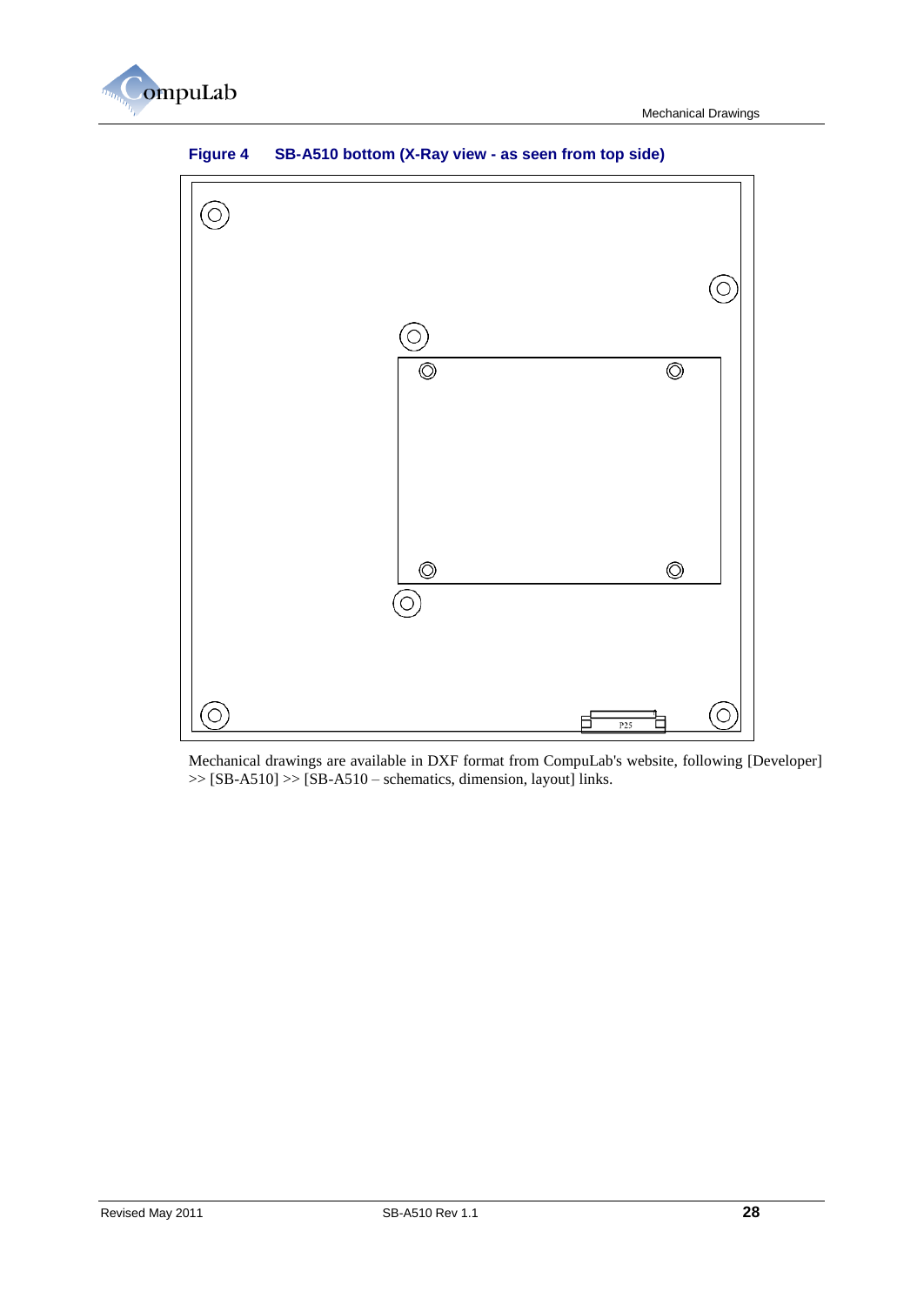

# <span id="page-28-0"></span>**6 OPERATIONAL CHARACTERISTICS**

## <span id="page-28-1"></span>**6.1 Absolute Maximum Ratings**

| Parameter                 | Min | yp           | Max | Unit |
|---------------------------|-----|--------------|-----|------|
| Main power supply voltage |     | $\sim$<br>-- | 20  |      |

**NOTE: Stresses beyond Absolute Maximum Ratings may cause permanent damage to the device.**

## <span id="page-28-2"></span>**6.2 Recommended Operating Conditions**

| Parameter                 | Condition                                | Min      | T <sub>VD</sub> | Max      | Unit |
|---------------------------|------------------------------------------|----------|-----------------|----------|------|
| Main power supply voltage | 12 Volt is <b>not</b> used by PCI or P19 |          |                 |          |      |
| Main power supply voltage | 12 Volt is used by PCI or P19            | See Note | 12              | See Note |      |

**NOTE: The allowed main power supply voltage range is determined by the allowed range of the PCI device using 12V through connector P3, the device drawing it's power from P19 and the range of SB-A510 when no devices use 12V on SB-A510.**

## <span id="page-28-3"></span>**6.3 DC Electrical Characteristics**

DC electrical characteristics of SB-A510 are derived from the characteristics of the CM-A510. Please refer to the "CM-A510 reference guide".

## <span id="page-28-4"></span>**6.4 Power Consumption**

To be added in a future revision of this document.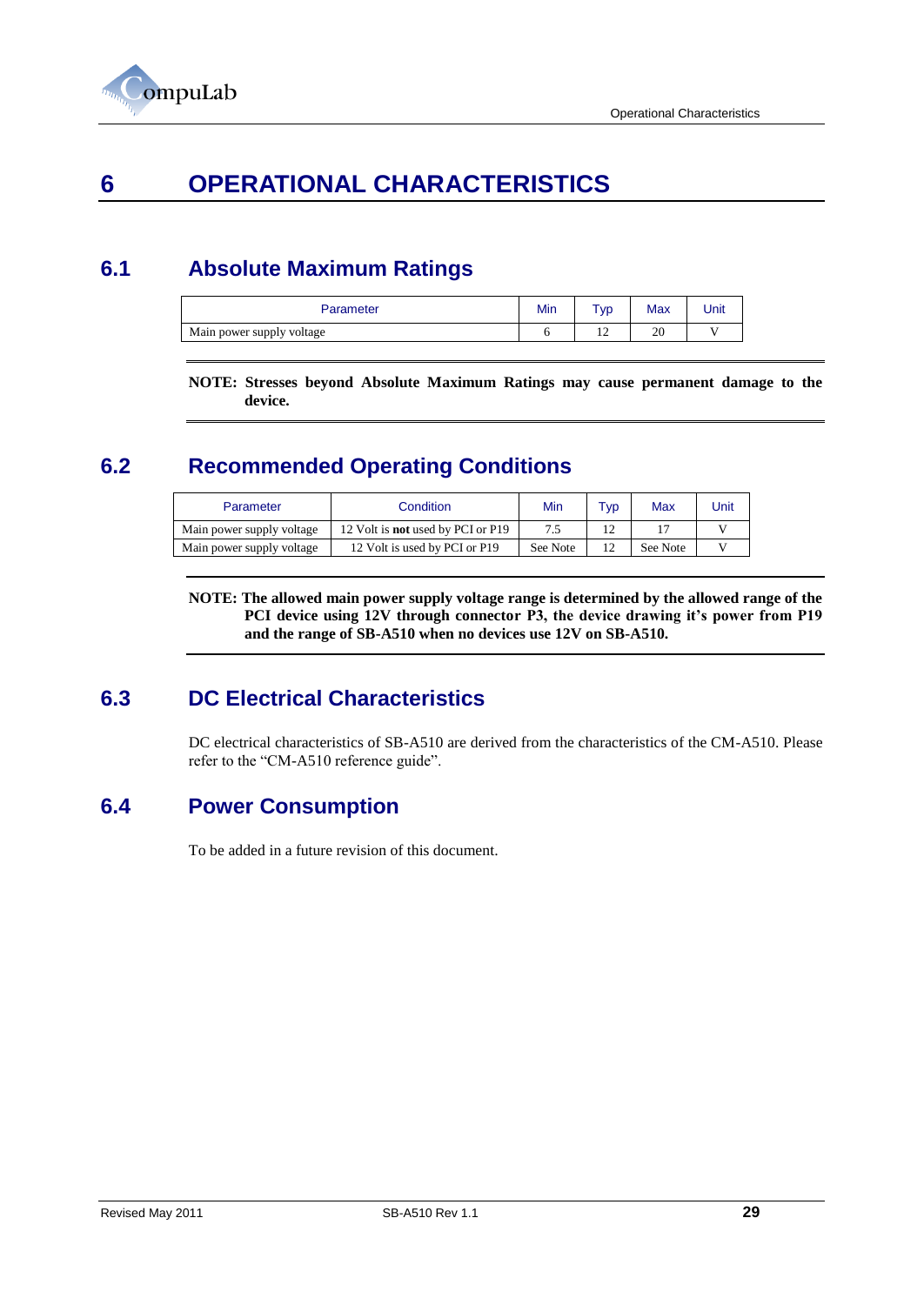

# <span id="page-29-0"></span>**6.5 Operating Temperature Ranges**

The information in this section refers to the SB-A510 board only. For temperature ranges of off-board components such as the LCD panels or hard drives, please refer to the component's datasheet.

The SB-A510 is available with three options of operating temperature range:

| Table 43 |  | <b>Operating Temperature Ranges</b> |  |
|----------|--|-------------------------------------|--|
|----------|--|-------------------------------------|--|

| Range      | Temp.                             | <b>Description</b>                                                                                                       |  |
|------------|-----------------------------------|--------------------------------------------------------------------------------------------------------------------------|--|
|            |                                   |                                                                                                                          |  |
| Commercial | $0^{\circ}$ to $70^{\circ}$ C     | Sample boards from each batch are tested for the lower and upper<br>temperature limits. Individual cards are not tested. |  |
| Extended   | $-20^{\circ}$ to $70^{\circ}$ C   | Every board undergoes a short test for the lower limit<br>$(-20^{\circ} \text{ C})$ qualification.                       |  |
| Industrial | -40 $^{\circ}$ to 85 $^{\circ}$ C | Every board is extensively tested for both lower and upper limits and<br>at several midpoints.                           |  |